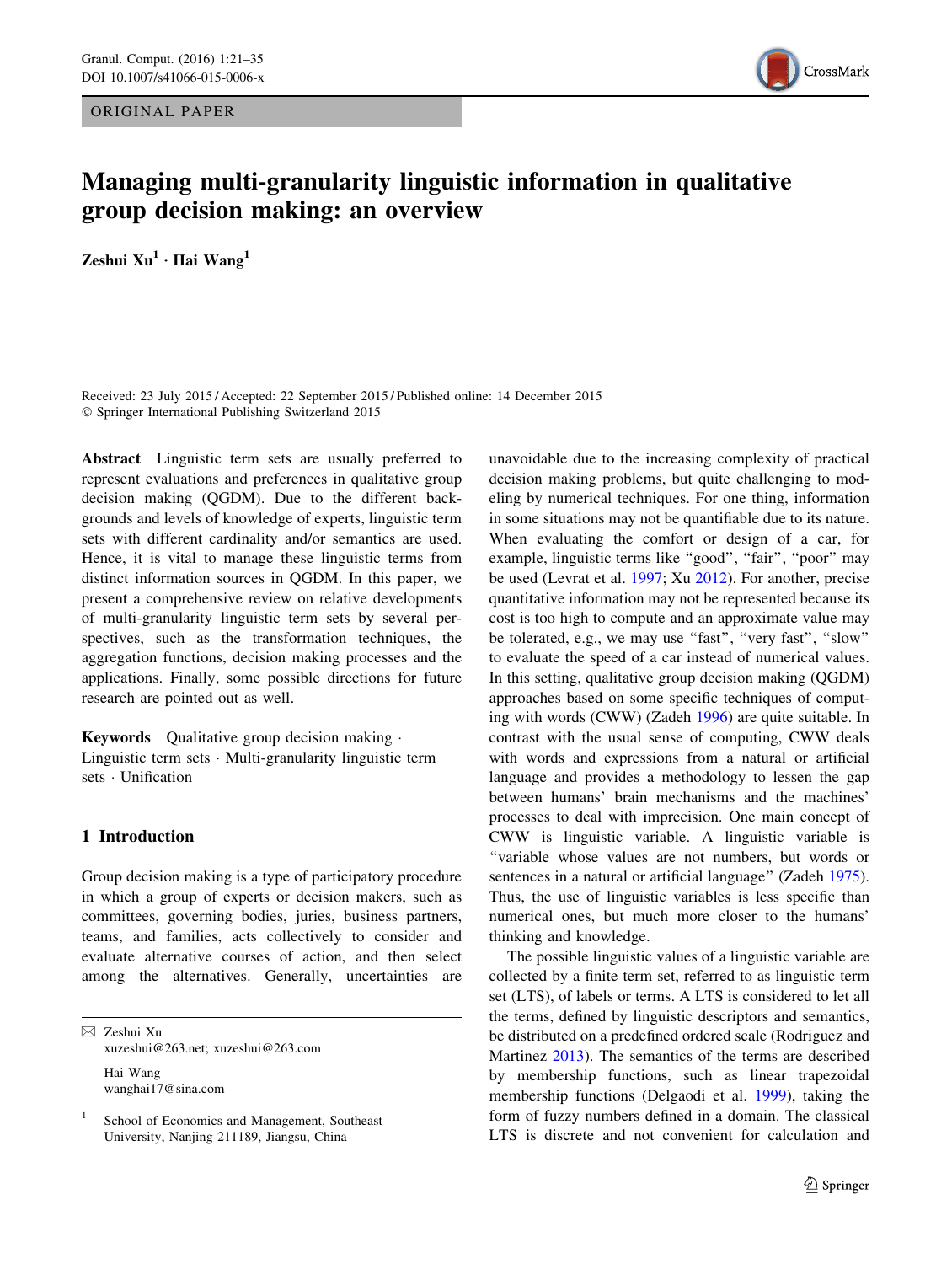<span id="page-1-0"></span>analysis. Thus, two computational models, i.e., the virtual linguistic terms model and the linguistic two-tuple model, are presented to avoid the loss of information during the computational procedures. Furthermore, two extended models have been proposed to consider more than one term to enhance the representational capacity under uncertainties. If linguistic expressions do not match any original terms, but are located between two of them, Xu ([2004\)](#page-14-0) introduced the uncertain linguistic term which takes the form of an interval formed by two terms. Moreover, the experts may hesitate among several terms and seek for more complex linguistic expressions. Rodriguez et al. [\(2012](#page-13-0)) defined the concept of hesitant fuzzy LTS by an ordered finite subset of consecutive linguistic terms. Recently, Wang [\(2015](#page-13-0)) extended the concept of Rodriguez et al. [\(2012](#page-13-0)) to a general form.

When making decision with linguistic information, the following steps are usually necessary:

Step 1 The choice of LTSs with their semantics;

Step 2 The choice of aggregation operators;

Step 3 The choice of the best alternatives by an aggregation phase and an exploitation phase.

Generally, a granule is ''a clump of objects (or points) which are drawn together by similarity, indistinguishability, proximity or functionality'' (Zadeh [1997\)](#page-14-0). In practice, the experts in a group usually come from different research areas, and thus have different experiential backgrounds and levels of knowledge, i.e., different granules of knowledge. Consequently, they would prefer to evaluate objects by LTSs with different granularities. We can see from Step 1 that the granularity of a LTS is an important parameter. It should be noticed that the granularity may come from uncertainties of different sources, such as the experts and the criteria. On the one hand, when different individuals have different degrees of uncertainties, a series of LTSs with different granularities may be considered. For example, one would like to express students' course grades by two terms (e.g., "fail" and "pass"), another may use five terms (e.g., "fail", "pass", "good", "very good", and "excellent"). We will see that most of the existing researches focus on this aspect. On the other hand, LTSs with different granularities may be necessary when evaluating with respect to different criteria. For example, to express the students' course grades, two terms (or five terms) can be used; while to express the students' scientific research potential, four terms (e.g., "low", "medium", "high", and "very high") are more suitable. Generally, the use of multi-granularity LTSs can make the experts complete their evaluations easier.

During the latest decades, many researchers have focused on linguistic decision analysis based on multigranularity LTSs. This paper presents a comprehensive overview of these researches. We will review the representational models of multi-granularity LTSs, the unification and aggregation techniques as well as their successful applications. To do that, the rest of the paper is organized as follows: In Sect. 2, we review the linguistic representation models. Section [3](#page-3-0) reviews the representation models of multi-granularity LTSs. The QGDM approaches based on specified representation models are summarized in Sect. [4](#page-4-0) and the application review is given in Sect. [5.](#page-10-0) Section [6](#page-12-0) makes some discussions about further directions, and finally, concluding remarks are given in Sect. [7](#page-12-0).

# 2 Linguistic representation models for CWW

Using linguistic information may be more straightforward and suitable than numerical one in many practical situations, such as QGDM problems. To manage the uncertainties and model the information in this situation, fuzzy linguistic approach based on fuzzy sets is a common solution. The first task is to choose the linguistic descriptors for a LTS to assign semantics to its terms. Linguistic descriptors can be selected by either a context-free grammar approach or an ordered structure approach (Herrera and Herrera-Viedma [2000\)](#page-13-0). Formally, a LTS with syntax and semantics can be denoted by

$$
S = \{s_{\alpha} | \alpha = 0, 1, \dots, \tau\}
$$
\n<sup>(1)</sup>

where the granularity  $\tau + 1$  is a positive integer and should be neither too small nor too rich (Bordogna et al. [1997](#page-13-0)) and  $s_{\alpha}$  satisfies: (1) The set is ordered:  $s_i \geq s_j$  iff  $i \geq j$ ; (2) The negation operator is defined:  $neg(s_\alpha) = s_{\tau-\alpha}$ .

In Eq. (1), if  $\tau + 1$  is odd, then S is usually used to represent symmetrically distributed term set. To facilitate this issue, Xu ([2004\)](#page-14-0) defined the following subscriptsymmetric LTS as:

$$
S = \{s_{\alpha} | \alpha = -t, \dots, -1, 0, 1, \dots, t\}
$$
 (2)

where t is a positive integer and  $s_0$  represents the assessment of "indifference" or "fair". The negation operator is rewritten as:  $neg(s_\alpha) = s_{-\alpha}$ . For example, a LTS S could be

 $S = \{s_{-4} = \text{extremely poor}, s_{-3} = \text{very poor}, s_{-2} = \text{poor},\}$ 

 $s_{-1}$  = slightly poor,  $s_0$  = fair,  $s_1$  = slightly good,

 $s_2 = \text{good}, s_3 = \text{very good}, s_4 = \text{extremely good}$ 

and its semantics are shown in Fig. [1](#page-2-0). Obviously, it is symmetrically and uniformly distributed.

A kind of symmetrically and non-uniformly distributed LTS, namely, unbalanced LTS, is defined by Xu ([2009\)](#page-14-0) as follows: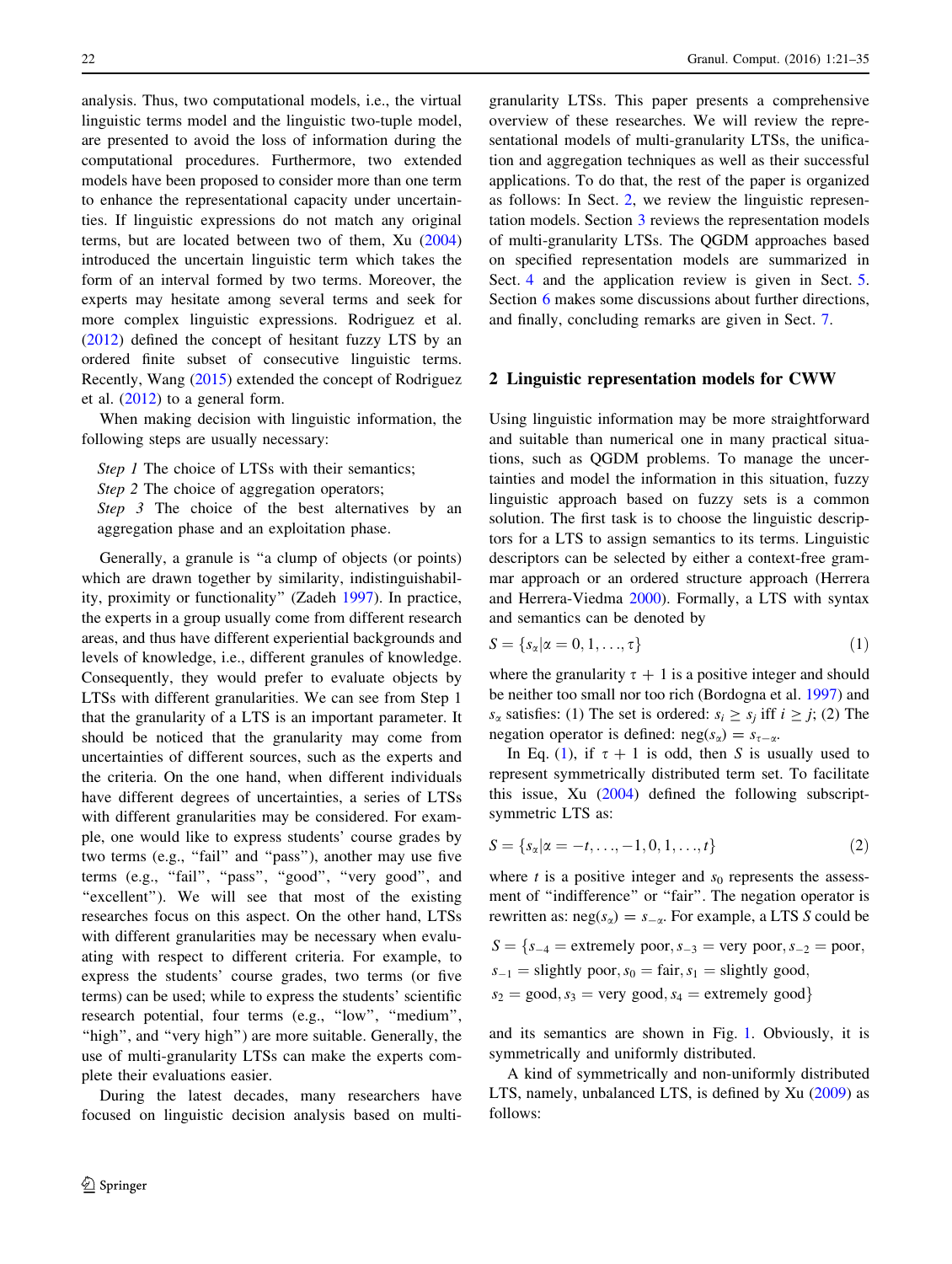<span id="page-2-0"></span>



$$
S^{(t)} = \left\{ s_x^{(t)} | \alpha = 1 - t, \frac{2}{3} (2 - t), \frac{2}{4} (3 - t), \dots, \right\}
$$
  

$$
0, \dots, \frac{2}{4} (t - 3), \frac{2}{3} (t - 1), t - 1 \right\}
$$
  
(3)

where *t* is a positive integer,  $s_0^{(t)}$  is the assessment of "indifference" or "fair" and other terms are placed symmetrically around it.  $S^{(t)}$  satisfies: (1)  $s_{\alpha_1}^{(t)} \ge s_{\alpha_2}^{(t)}$  iff  $\alpha_1 \ge \alpha_2$ ; (2)  $neg(s_{\alpha}^{(t)}) = s_{-\alpha}^{(t)}$ .

If  $t = 4$ , then a set of seven linguistic terms  $S^{(4)}$  is (as shown in Fig. 2):

$$
S^{(4)} = \left\{ s_{-3}^{(4)} = \text{none}, s_{-4/3}^{(4)} = \text{verylow}, \right.
$$
  
\n
$$
s_{-1/2}^{(4)} = \text{low}, s_0^{(4)} = \text{medium}, s_{1/2}^{(4)} = \text{high}, \right.
$$
  
\n
$$
s_{4/3}^{(4)} = \text{veryhigh}, s_3^{(4)} = \text{prefect} \right\}
$$

The abovementioned LTSs can be reviewed as additive LTSs similar to the one proposed in Herrera-Viedma and López-Herrera [\(2007\)](#page-13-0). Different from which, Xu ([2004\)](#page-14-0) introduced two classes of multiplicative LTSs based on symmetrically and non-uniformly distributed LTSs as follows:

$$
S^{(t)} = \{s_{\alpha}^{(t)} | \alpha = 1/t, 1/(t-1), \dots, 1/2, 1, 2, \dots, t-1, t\}
$$
\n(4)

$$
S^{(t)} = \{s_{\alpha}^{(t)} | \alpha
$$
  
= 1/t, 2/t, ..., (t-1)/t, 1, t/(t-1), ..., t/2, t\} (5)

where in Eqs. (4) and (5),  $s_1^{(t)}$  represents the assessment of "indifference", and the terms in each set satisfy: (1)  $s_{\alpha}^{(t)} \geq s_{\beta}^{(t)}$  iff  $\alpha \geq \beta$ ; (2) The reciprocal operator is defined:  $\operatorname{rec}(s_{\alpha}^{(t)}) = s_{\beta}^{(t)}$  such that  $\alpha \beta = 1$ .

Non-symmetrically distributed LTSs can be found in Herrera and Herrera-Viedma ([2000](#page-13-0)) and Torra [\(1996](#page-13-0)). This situation assumes that the density of terms in a sub-domain is greater than that in other sub-domains of the reference domain because the sub-domain may be more informative than the rest. Figure [3](#page-3-0) shows an example of this case in the context of temperature. Notice that, in this situation, the negation function (may not be one-to-one mapping) should be defined according to the semantics or the density of the reference domain.

The use of the abovementioned LTSs may be also limited because the original terms are not convenient for computation. Thus, some extended models have been developed. The linguistic two-tuple model (Herrera and Martinez [2000](#page-13-0)) use a two-tuple  $(s_\alpha, x)$  to represent linguistic information, where  $s_\alpha$  is a term in S and  $x \in [-0.5, 0.5)$  is a numerical value serving as a symbolic translation. Given a LTS S and  $\beta \in [0, \tau]$ , then the twotuple  $(s_\alpha, x)$  represents the equivalent information to  $\beta$ which can be obtained by:

$$
\Delta : [0, \tau] \to S \times [-0.5, 0.5)
$$
  

$$
\Delta(\beta) = \begin{cases} s_{\alpha}, & i = \text{round}(\beta) \\ x = \beta - \alpha, & x \in [-0.5, 0.5) \end{cases}
$$
(6)

Simultaneously, there is always a function  $\Delta^{-1}$ : S ×  $[-0.5, 0.5) \rightarrow [0, \tau]$  such that  $\Delta^{-1}(s_{\alpha}, x) = \alpha + x = \beta$ . Thus, two-tuple  $(s_\alpha, x)$  is transformed to a value  $\beta$  in a consecutive interval for computation.

Another consecutive computational model is the virtual linguistic model. Xu ([2005](#page-14-0)) extended the LTS in Eq. [\(2](#page-1-0)) to a consecutive form  $\bar{S} = \{s_\alpha | \alpha \in [-q, q]\}$ , where  $q(q > t)$ is a sufficiently large positive integer. The original term  $s_{\alpha}(s_{\alpha} \in S)$  is provided by experts, the virtual one  $\bar{s}_{\alpha}(\bar{s}_{\alpha} \in \bar{S})$ 

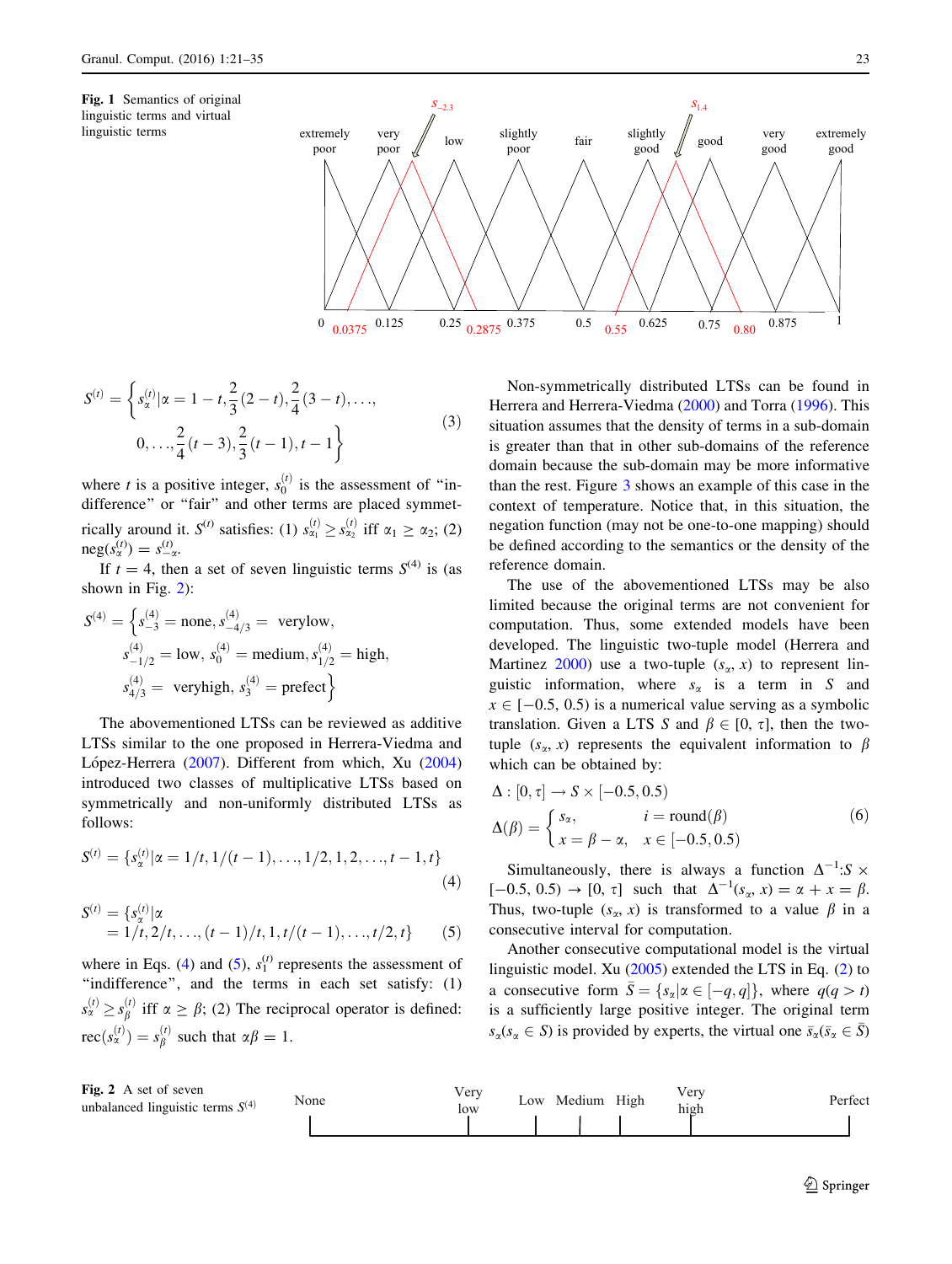<span id="page-3-0"></span>

Fig. 3 A set of seven non-symmetrically distributed ordered linguistic terms

only appears in computation. Figure [1](#page-2-0) shows examples of the semantics of virtual terms based on the plotted LTS.

Besides, some other models are developed to ease the representation of uncertainty in linguistic setting. The first model to consider more than one term is proposed by Xu [\(2004](#page-14-0)). If the input linguistic expressions do not match any of the original linguistic terms, but are located between  $s_\alpha$ and  $s_\beta(\alpha \le \beta)$ , then an interval-valued term [ $s_\alpha$ ,  $s_\beta$ ] can be formed.

# 3 Multi-granularity linguistic terms: representation

As introduced in Sect. [1](#page-0-0), an important issue of decision making with linguistic information is the granularities of uncertainties corresponding to the level of discrimination among distinct degrees of uncertainties. It is interesting to develop the decision making approaches under multigranularity linguistic information.

Generally, a multi-granularity LTS is referred to as a set of LTSs with distinct granularities. Let  $S^{MG} = \{S^q\}$  $q = 1, 2, ..., Q$ } be a multi-granularity LTS, where  $S<sup>q</sup>$  $(q = 1, 2, ..., Q)$  is a LTS taking the form of either Eqs. [\(1](#page-1-0)), [\(2](#page-1-0)) or ([3\)](#page-1-0). For example, suppose that  $S^q = \{s_0^q, s_1^q, \ldots, s_{\tau^q}^q\}$ , then the granularity of  $S^q$  is  $\tau_q + 1$ and  $s_\alpha^q \in S^q$  is the  $\alpha$ th term of  $S^q$ ,  $q = 1, 2, ..., Q$ . Furthermore, the uncertain linguistic term of  $S<sup>q</sup>$  is denoted by  $[s_{\alpha}^q, s_{\beta}^q]$  if  $s_{\alpha}^q \in S^q$ ,  $s_{\beta}^q \in S^q$  and  $\alpha \leq \beta$  (Fan and Liu [2010](#page-13-0)).

Another representational model is the linguistic hierar-chies (Herrera and Martínez [2001;](#page-13-0) Espinilla et al. [2011](#page-13-0)). This model has been used in several areas [see Delgado et al. ([1992\)](#page-13-0) and Kbir et al. [\(2000](#page-13-0)) for examples]. A linguistic hierarchy is a collection of levels, each level of which is a LTS with distinct granularity to the rest of levels. Formally, a linguistic hierarchy with all levels is:

$$
LH = \bigcup_{t=1}^{T} l(t, n(t))
$$
\n<sup>(7)</sup>

where  $l(t, n(t))$  is the LTS of the level t with a granularity of *n(t)* and can be denoted by  $S^{n(t)} = \{s_0^{n(t)}, s_1^{n(t)}, \ldots, s_{n(t)-1}^{n(t)}\},$  $t = 1, 2, ..., T$ .

Two basic rules are proposed by Herrera and Martínez [\(2001](#page-13-0)) to construct a linguistic hierarchy:

Rule 1 Preserving all former modal points of the membership functions of a linguistic term from one level to the next level.

Rule 2 Adding a new linguistic term between each pair of terms of the LTS of the level  $t$  to build a new set of the level  $t + 1$ . Therefore, to make smooth transitions between successive levels, the new term is always located in the middle of two terms of the level t.

Based on these rules, a LTS of the level  $t + 1$  can be induced by a predecessor as:

$$
l(t, n(t)) \rightarrow l(t+1, 2 \cdot n(t) + 1) \tag{8}
$$

Figure 4 shows the graph for each LTS of a linguistic hierarchy in this case. Espinilla et al. [\(2011\)](#page-13-0) extended this kind of linguistic hierarchy by generalizing Eq. (8). The extended rules are:

Extended Rule 1 The multi-granularity linguistic framework includes a finite number of the levels  $l(t, n(t))$ , where  $t = 1, 2, ..., T$ . Keeping the former model points is not necessary.

*Extended Rule 2 A new level*  $l(t^*, n(t^*))$  *should be* included to keep all the former model points of the levels  $l(t, n(t))$   $(t = 1, 2, ..., T)$  in this new level, where  $t^* = T + 1.$ 

Formally, an extended linguistic hierarchy with all levels is:

$$
ELH = \bigcup_{t=1}^{T+1} l(t, n(t))
$$
\n(9)

After optimizing the original hierarchy derived by these extended rules, the granularity of  $l(t^*, n(t^*))$  is minimized by the least common multiple:



Fig. 4 An example of linguistic hierarchy of three, five, and nine terms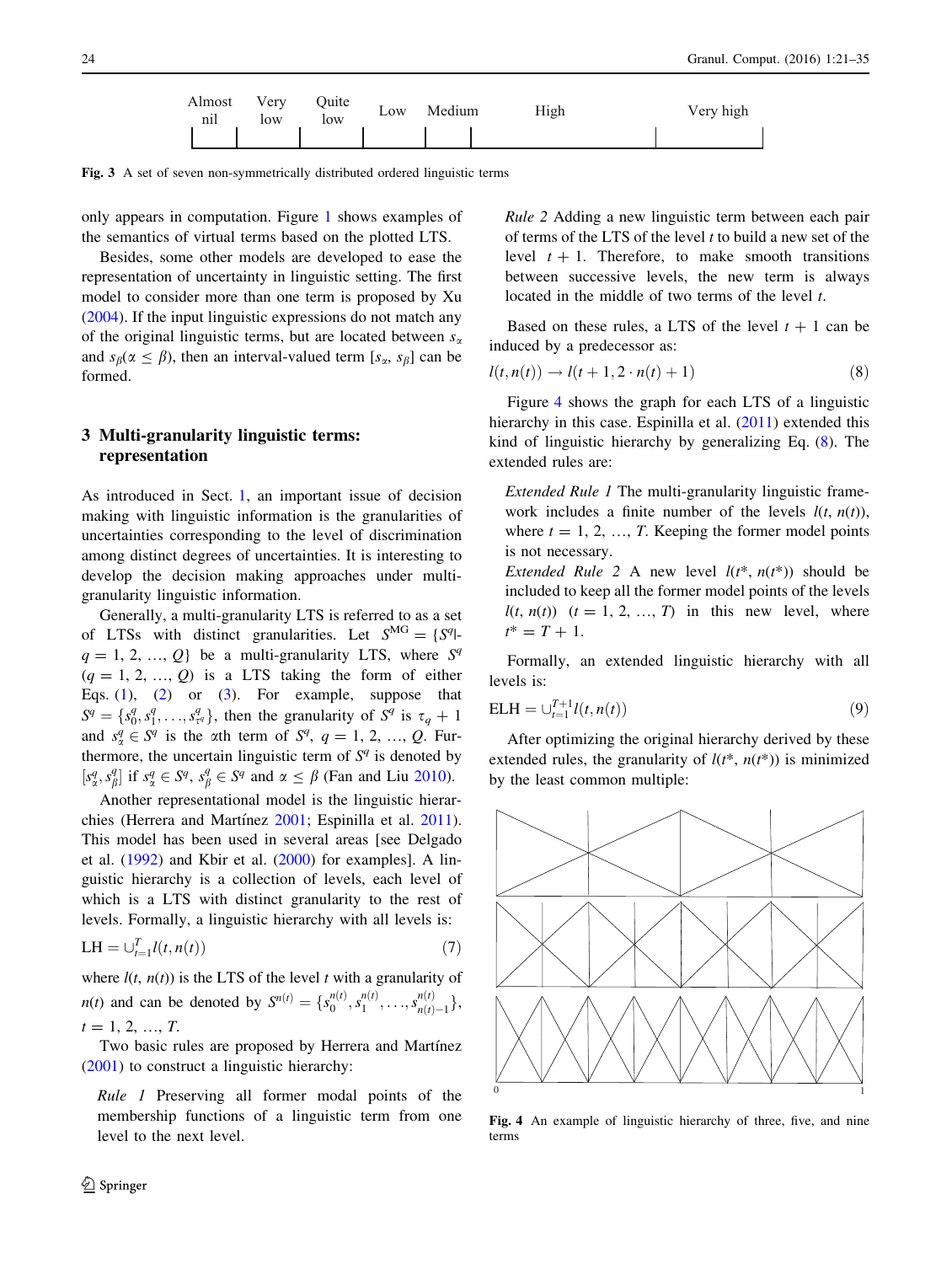<span id="page-4-0"></span>
$$
n(t^*) = (LCM(n(1) - 1, n(2) - 1, \dots, n(T) - 1)) + 1 \quad (10)
$$

where the function *LCM* returns the least common multiple of its input parameters.

Huynh and Nakamori ([2005](#page-13-0)) introduced a new notion about linguistic hierarchy, named hierarchical tree, to overcome the limitation of Eq. [\(8](#page-3-0)) based on semantics of linguistic terms. They defined a linguistic hierarchy of a linguistic variable X as a hierarchical tree,  $HT_x$ , consisting by a finite number of the levels  $t$   $(t = 0, 1, ..., T)$  as follows:

- 1. The first level  $(t = 0)$  is the root of  $HT_X$  labeled by the name of the linguistic variable X.
- 2. There is a LTS of X, denoted by  $S^{n(t)}$ , in the level t such that:
	- (a) For any  $t = 1, 2, ..., T 1, n(t) < n(t + 1);$
	- (b) There exists only one mapping  $\Gamma_i: S^{n(t)} \to$  $2^{S^{n(t)}} \setminus {\phi}$  satisfying  $\Gamma_t(s_i^{n(t)}) \cap \Gamma_t(s_{i'}^{n(t)}) = \phi$  for any  $s_i^{n(t)} \neq s_{i'}^{n(t)}, \quad \bigcup_{s_i^{n(t)} \in S^{n(t)}} \Gamma_t(s_i^{n(t)}) = S^{n(t+1)},$ where  $t = 1, 2, ..., T - 1$ ; and
	- (c) If  $s_i^{n(t)} < s_{i'}^{n(t)}$  in the level t then  $s_k^{n(t+1)} < s_{k'}^{n(t+1)}$  in the level  $t + 1$  for any  $s_k^{n(t+1)} \in \Gamma_t(s_i^{n(t)})$  and  $s_{k'}^{n(t+1)} \in \Gamma_t(s_{i'}^{n(t)}).$

The mapping  $\Gamma_t$  implements the semantic derivation from  $S^{n(t)}$  to  $S^{n(t+1)}$  for each t, where  $t = 1, 2, ..., T - 1$ . Moreover, there is a pseudo-inversion  $\Gamma_t^-: S^{n(t+1)} \to S^{n(t)}$ for the mapping  $\Gamma_t$  defined by:

$$
\Gamma_t^-\left(s_i^{n(t+1)}\right) = s_i^{n(t)} \quad \text{such that} \quad s_i^{n(t+1)} \in \Gamma_t\left(s_i^{n(t)}\right) \quad (11)
$$

Figure 5 shows an example of hierarchical tree as well as the transformation between the level 1 and the level 2.

# 4 Qualitative group decision making with multigranularity information

Consider a QGDM problem with the set of alternatives  $A = \{a_1, a_2, ..., a_M\}$  and the set of experts  $E = \{e_1, -e_2, ..., e_M\}$  $e_2, \ldots, e_p$ . The alternatives are evaluated with respect to the set of criteria  $C = \{c_1, c_2, ..., c_N\}$  using a collection of multi-granularity LTSs  $S<sup>MG</sup> = {S<sup>q</sup> | q = 1, 2, ..., Q}.$  LTSs  $S^q$ (q = 1, 2, ..., Q) have different granularity and/or semantics. Usually, it is assumed that the expert  $e_n$  prefers to use the LTS S, where  $S \in S^{MG}$ ,  $p = 1, 2, ..., P$ . The aim is to select the most desirable one(s) from  $A$  as a solution (or solutions). Based on the classical decision scheme, the QGDM problems with multi-granularity linguistic information can be solved by the following two phases (as shown in Fig.  $6$ ):

1. Aggregation phase All multi-granularity linguistic performances provided by different information sources are fused and a collective linguistic performance is obtained. This phase is conducted by two steps:

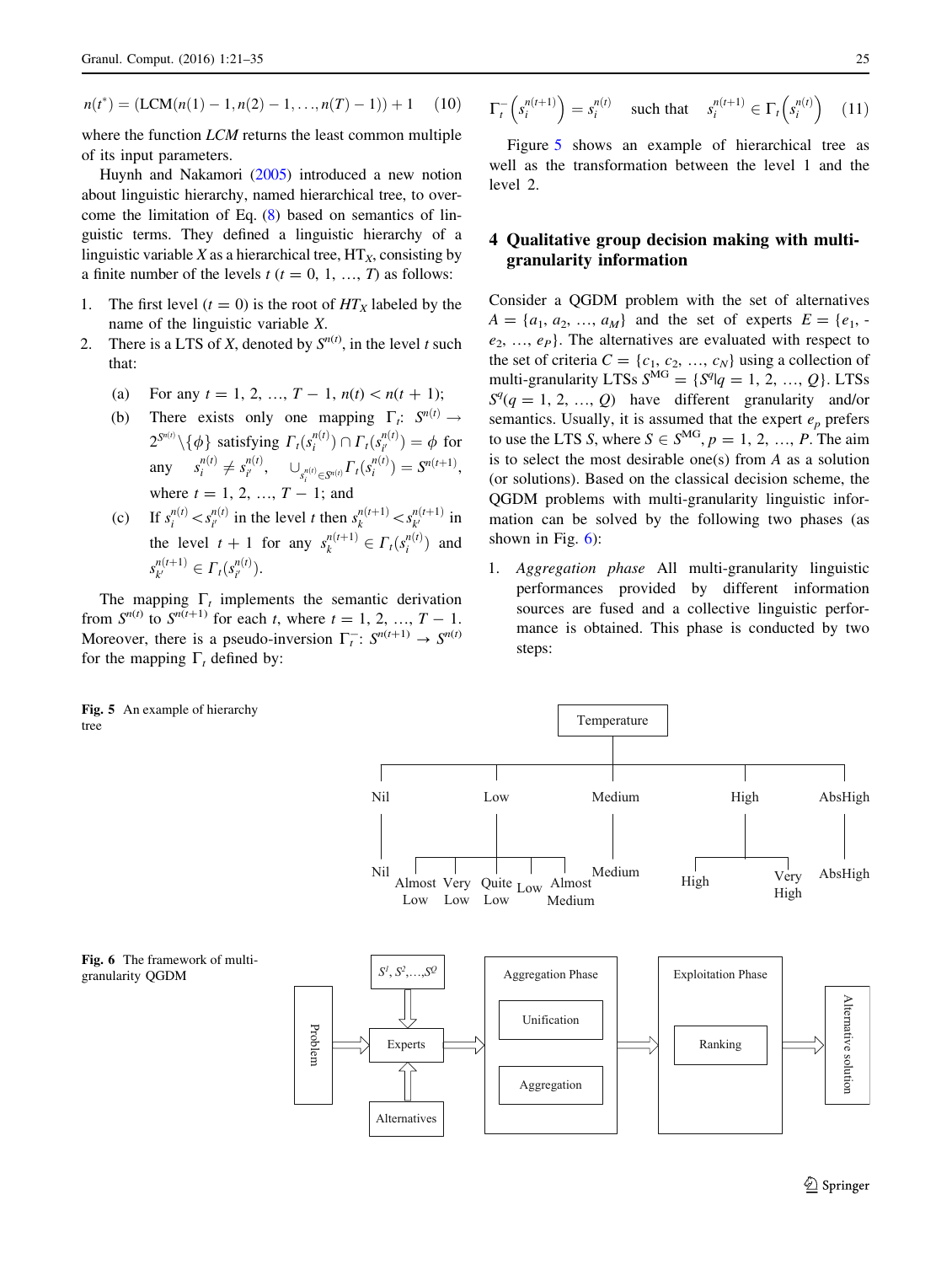- <span id="page-5-0"></span>(a) Making the information uniform The provided linguistic values expressed by multi-granularity LTSs are transformed into a specific linguistic domain. The semantics of these values are obtained at the same time.
- (b) Computing the collective performances This is derived by means of the aggregation of the abovementioned uniformed values for each alternative.
- 2. Exploitation phase A ranking method is considered to exploit the priority of alternatives according to the collective performances. This is usually completed by constructing a fuzzy preference relation.

To highlight the unification phase of QGDM in multigranularity linguistic setting, we specify the framework by three phases, i.e., the unification phase, the aggregation phase and the exploitation phase, in the following part of this paper. As shown in Fig. [6](#page-4-0), the former two phases are integrated in the classical framework.

#### 4.1 Multi-granularity QGDM based on fuzzy sets

The set of alternatives  $A = \{a_1, a_2, ..., a_M\}$  is qualified according to the set of information sources (experts)  $E = \{e_1, e_2, ..., e_p\}$ . Each  $e_p$  expresses a linguistic performance value  $s^{mp}$  for the alternative  $a_m$  using the LTS  $S^{(p)}$ , where  $S^{(p)} \in S^{MG}$ . Therefore, the performance profile of  $a_i$ , provided by  $e_n$ , is defined as a linguistic fuzzy choice subset on A and evaluated linguistically on  $S^{(p)}$ :

$$
e_p \to (s^{1p}, s^{2p}, \dots, s^{Mp}), \text{ where } s^{mp} \in S^{(p)}, S^{(p)} = \left\{ s_o^{(p)}, s_1^{(p)}, \dots, s_{\tau_p}^{(p)} \right\}
$$
(12)

and  $\tau_p + 1$  is the granularity of  $S^{(p)}$ . Herrera et al. ([2000\)](#page-13-0) and Chen and Ben-Arieh ([2006\)](#page-13-0) proposed the solutions for this situation, respectively.

#### 4.1.1 Unification phase

In Herrera et al. ([2000\)](#page-13-0), the linguistic performances represented by multi-granularity LTSs are transformed into a specific domain, referred to as a basic LTS (BLTS) denoted by  $S<sup>T</sup>$ , with the aim of keeping as much information as possible. Each performance value is defined as a fuzzy set on the BLTS and the associated semantics are derived by means of fuzzy sets defined in the new domain according to the following function:

**Definition 1** (Herrera et al. [2000](#page-13-0)) Let  $S^{(p)} =$  $\{s_0^{(p)}, s_1^{(p)}, \ldots, s_{\tau_p}^{(p)}\}$  and  $S^T = \{s_0^T, s_1^T, \ldots, s_{\tau_T}^T\}$  be two LTSs with  $\tau_p < \tau_T$ . Then a multi-granularity transformation function  $g_{S(p)S^T}$  is defined as:

$$
g_{S^{(p)}S^{T}} : S^{(p)} \to F(S^{T})
$$
  
\n
$$
g_{S^{(p)}S^{T}}(s_{j}^{(p)}) = \{(s_{k}^{T}, \gamma_{k}^{j}) | k \in \{0, 1, ..., \tau_{T}\}\}, \forall s_{j}^{(p)} \in S^{(p)}
$$
  
\n
$$
\gamma_{k}^{j} = \max_{y} \min \left\{\mu_{s_{j}^{(p)}}(y), \mu_{s_{k}^{T}}(y)\right\}
$$
\n(13)

where  $F(S^T)$  is the set of fuzzy sets defined on  $S^T$ ,  $\mu_{s_i^{(p)}}(y)$ and  $\mu_{s_k}(\mathbf{y})$  are the membership functions of the fuzzy sets associated to the terms  $s_j^{(p)}$  and  $s_k^T$ , respectively.

This approach transforms linguistic terms in any  $S^{(p)}$ into the fuzzy sets defined in the BLTS with a grater granularity than any other term sets. Chen and Ben-Ariech [\(2006](#page-13-0)) proposed another method to unify the linguistic values to overcome the necessity of BLTS. This method enables to transform linguistic terms between any term sets. Their transformation function is defined as follows:

**Definition 2** (Chen and Ben-Arieh [2006](#page-13-0)) Let  $S^{(p)}$  =  $\{s_0^{(p)}, s_1^{(p)}, \ldots, s_{\tau_p}^{(p)}\}$  and  $S^{(q)} = \{s_0^{(q)}, s_1^{(q)}, \ldots, s_{\tau_q}^{(q)}\}$  be two LTSs with  $\tau_p \neq \tau_q$ . Then a multi-granularity transformation function  $g'_{S^{(p)}S^{(q)}}$  is defined as:

$$
g'_{S^{(p)}S^{(q)}}: S^{(p)} \to F(S^{(q)})
$$
  
\n
$$
g'_{S^{(p)}S^{(q)}}(s_j^{(p)}) = \left\{ \left( s_k^{(q)}, \mu_{jk}(y) \right) | k \in \{0, 1, ..., \tau_q\} \right\}, \quad \forall s_j^{(p)} \in S^{(p)}
$$
  
\n
$$
\mu_{jk}(y) = \begin{cases}\n1, & \text{for } k_{\text{min}} < k < k_{\text{max}} \\
\left( \frac{k+1}{\tau_q + 1} - \frac{j}{\tau_p + 1} \right) (\tau_q + 1), & \text{for } k = k_{\text{min}} \\
\left( \frac{j+1}{\tau_p + 1} - \frac{k}{\tau_q + 1} \right) (\tau_q + 1), & \text{for } k = k_{\text{max}} \\
0, & \text{others}\n\end{cases}
$$
\n(14)

where  $k_{\text{min}}$  and  $k_{\text{max}}$  are the indices of the first and the last linguistic terms with nonzero membership function in the target set  $S^{(q)}$ .

The function  $g'_{S^{(p)}S^{(q)}}$  provides a valid transformation where terms in the set have no overlap between their membership functions, as shown in Fig. [7](#page-6-0). Generally, Fig. [7](#page-6-0) is not the case. If overlaps exist between two terms of a set, Chen and Ben-Ariech ([2006](#page-13-0)) developed an extended version of the transformation function to suit such a case. The advantage of this method is that the transformation can be done between any two LTSs. But, the main limitation lies on the necessity of symmetric membership function of semantics of terms.

#### 4.1.2 Aggregation phase

When all the individual performance values over an alternative  $a_m$  are transformed to fuzzy sets on one LTSs, such as the BLTS, the collective performance value of  $a_m$ can be obtained by the aggregation of these fuzzy sets.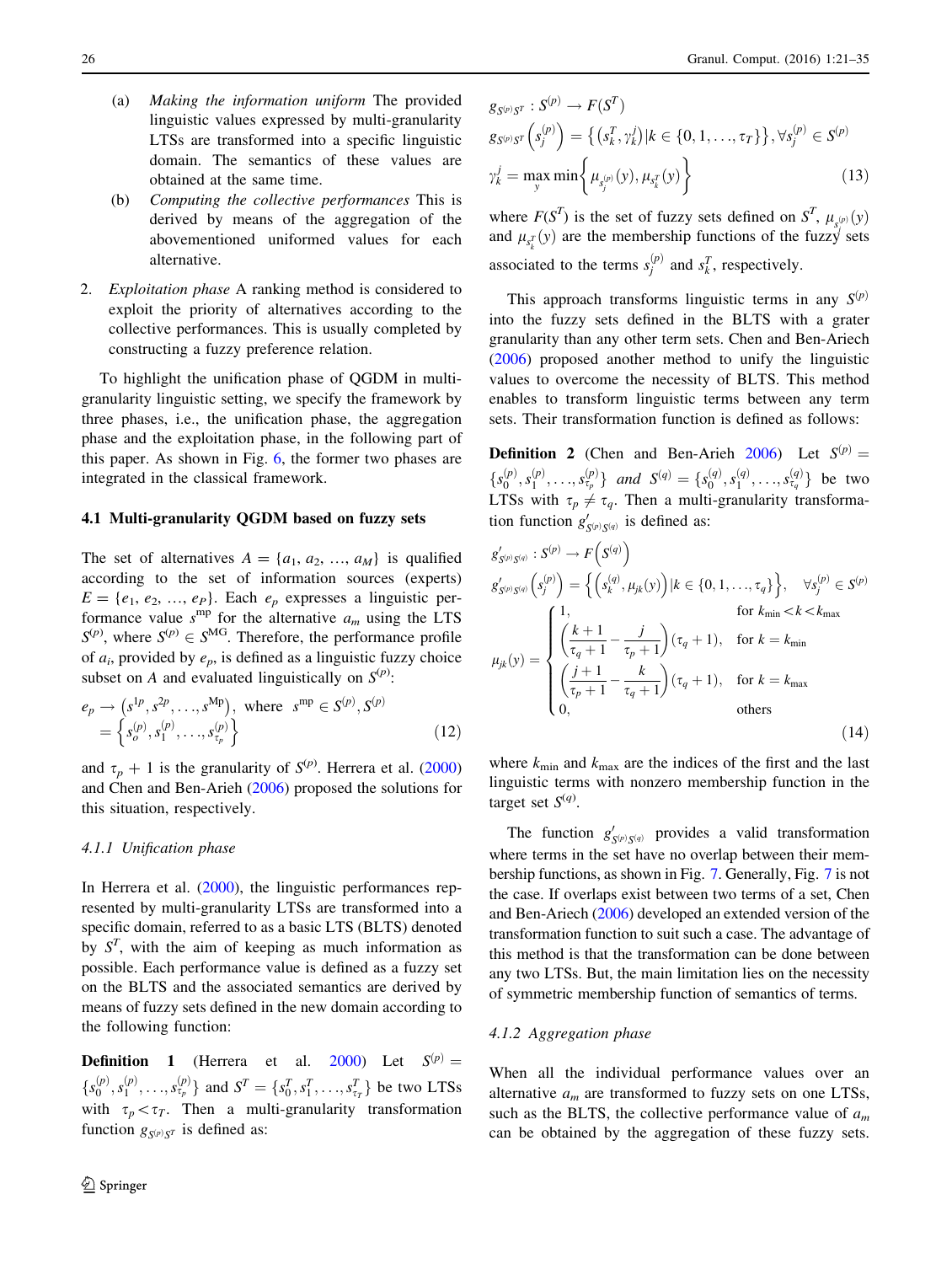<span id="page-6-0"></span>Fig. 7 The tiers of the fused LTSs

| $S_0^{(q)}$ | $S_1^{(q)}$ | $S_2^{(q)}$ | $S_3^{(q)}$ | $S_4^{(q)}$                                                                                                                                                                                                                                                 | $S_5^{(q)}$ | $S_6^{(q)}$ | $S_7^{(q)}$ | $S_8^{(q)}$    |
|-------------|-------------|-------------|-------------|-------------------------------------------------------------------------------------------------------------------------------------------------------------------------------------------------------------------------------------------------------------|-------------|-------------|-------------|----------------|
| $S_0^{(q)}$ |             |             |             | $S_1^{(q)} \quad\left  \quad S_2^{(q)} \quad\left  \quad S_3^{(q)} \quad\right  \quad S_4^{(q)} \quad\left  \quad S_5^{(q)} \quad\right  \quad S_6^{(q)} \quad\left  \quad S_7^{(q)} \quad\right  \quad S_8^{(q)} \quad\left  \quad S_9^{(q)} \quad\right $ |             |             |             | $S_{10}^{(q)}$ |

Formally, the linguistic performance value  $s^{\text{mp}}$  of  $a_m$  provided by the information source  $e_p$  is transformed into a fuzzy set. For example, if the function  $g_{S(p)S^T}$  is used, then  $s^{\text{mp}}$  corresponds to a fuzzy set on  $S^T = \{s_0^T, s_1^T, \ldots, s_{\tau_T}^T\}$  as:  $g_{S^{(p)}S^{T}}(s^{mp}) = \{ (s_0^{T}, \alpha_0^{mp}), (s_1^{T}, \alpha_1^{mp}), \ldots, (s_{\tau_T}^{T}, \alpha_{\tau_T}^{mp}) \}.$  By means of membership degrees, the fuzzy set is denoted by  $r^{mp} = \{\alpha_0^{mp}, \alpha_1^{mp}, \ldots, \alpha_{\tau_T}^{mp}\}.$  Then the collective performance value of  $a_m$ , denoted by  $r^m = \{\alpha_0^m, \alpha_1^m, \dots, \alpha_{\tau_T}^m\}$ , is another fuzzy set defined on the BLTS characterized by its membership function:  $\alpha_k^m = f(\alpha_k^{m_1}, \alpha_k^{m_2}, \dots, \alpha_k^{m_r})$ , where f is an aggregation operator, and  $m = 1, 2, ..., M$ .

#### 4.1.3 Exploitation phase

In the framework that the performance values are transformed into fuzzy sets on a certain LTS, such as BLTS, Herrera et al. ([2000\)](#page-13-0) defined the exploitation method by changing the representation of the collective values to a fuzzy preference relation because it can contain a large amount of information for selecting among alternatives. The proposed method is composed by two steps:

Step 1 Obtaining a fuzzy preference relation. The degree of possibility of dominance of  $a_m$  over  $a_n$  is computed according to the degree of possibility of dominance of one fuzzy number over another.

Step 2 Ranking the set of alternatives using a choice degree to this relation. This step can be conducted by either choice functions proposed in Roubens [\(1989](#page-13-0)) and Fodor and Roubens ([1994](#page-13-0)).

## 4.2 Multi-granularity QGDM based on linguistic hierarchy

To overcome drawbacks of approaches in Sect. [4.1](#page-5-0), such as the lack of accuracy of the computed results, Herrera and Martínez ([2001\)](#page-13-0) proposed another QGDM approach based on the linguistic hierarchy described in Eqs. [\(7](#page-3-0), [8\)](#page-3-0) and the linguistic two-tuple representation model.

## 4.2.1 Unification phase

Herrera and Martinez  $(2001)$  $(2001)$  defined the following transformation function,  $TF'_{t'}$ , between any two linguistic levels of the linguistic hierarchy without loss of information:

**Definition 3** (Herrera and Martinez [2001\)](#page-13-0) Let  $LH =$  $\bigcup_{t=1}^{T} l(t, n(t))$  be a linguistic hierarchy whose LTSs are denoted by  $S^{n(t)} = \{s_0^{n(t)}, s_1^{n(t)}, \ldots, s_{n(t)-1}^{n(t)}\}$ ,  $t = 1, 2, \ldots, T$ . Then the transformation function  $TF^t_{t'}$  from a linguistic term in the level  $t$  to another term in the level  $t'$ , satisfying the two basic rules, is defined as:

$$
\mathrm{TF}_{t'}^{t}\left(s_{\alpha}^{n(t)}, x^{n(t)}\right) = \Delta\left(\frac{\Delta^{-1}\left(s_{\alpha}^{n(t)}, x^{n(t)}\right) \times (n(t') - 1)}{n(t) - 1}\right) \tag{15}
$$

This transformation function between terms in different levels is one-to-one mapping, thus the transformation is carried out without loss of information. The linguistic hierarchy owns some limitation related to the representation domain, Espinilla et al. ([2011\)](#page-13-0) improved the approach based on the extended linguistic hierarchy. The unification on the extended linguistic hierarchy should be conducted by two steps in which the level  $l(t^*, n(t^*))$  acts as the bridge for converting from the level t to the level  $t'$ .

**Definition 4** (Espinilla et al. [2011](#page-13-0)) Let  $E L H =$  $\bigcup_{t=1}^{T+1} l(t,n(t))$  be an extended linguistic hierarchy and  $l(t*, n(t*))$  be the level  $t^*$ , where  $t^* = T + 1$ . Then the extended transformation function  $\text{ETF}_{t'}^t$  from a linguistic term in the level *t* to another term in the level  $t'$  is defined as:

$$
ETF'_{t'}: l(t, n(t)) \to l(t', n(t'))
$$
  
\n
$$
ETF'_{t'} = TF'_{t*} \circ TF'^*_{t'}
$$
\n(16)

where  $TF<sub>t*</sub><sup>t</sup>$  and  $TF<sub>t'</sub><sup>t*</sup>$  are the transformation functions defined in Eq.  $(15)$ .

The extended transformation function is also a one-toone mapping, and thus can produce accurate computational results in the initial domains.

# 4.2.2 Aggregation and exploitation phase

It is obvious that any linguistic two-tuple aggregation operator can be used for aggregation once the information is unified by the function  $TF^t_{t'}$ . The best alternative(s) can be selected according to the biggest collective value derived in the aggregation phase.

Remark 1 Based on the linguistic hierarchy, Massanet et al. [\(2014](#page-13-0)) proposed a QGDM method which assumes that the performance values of alternatives take the form of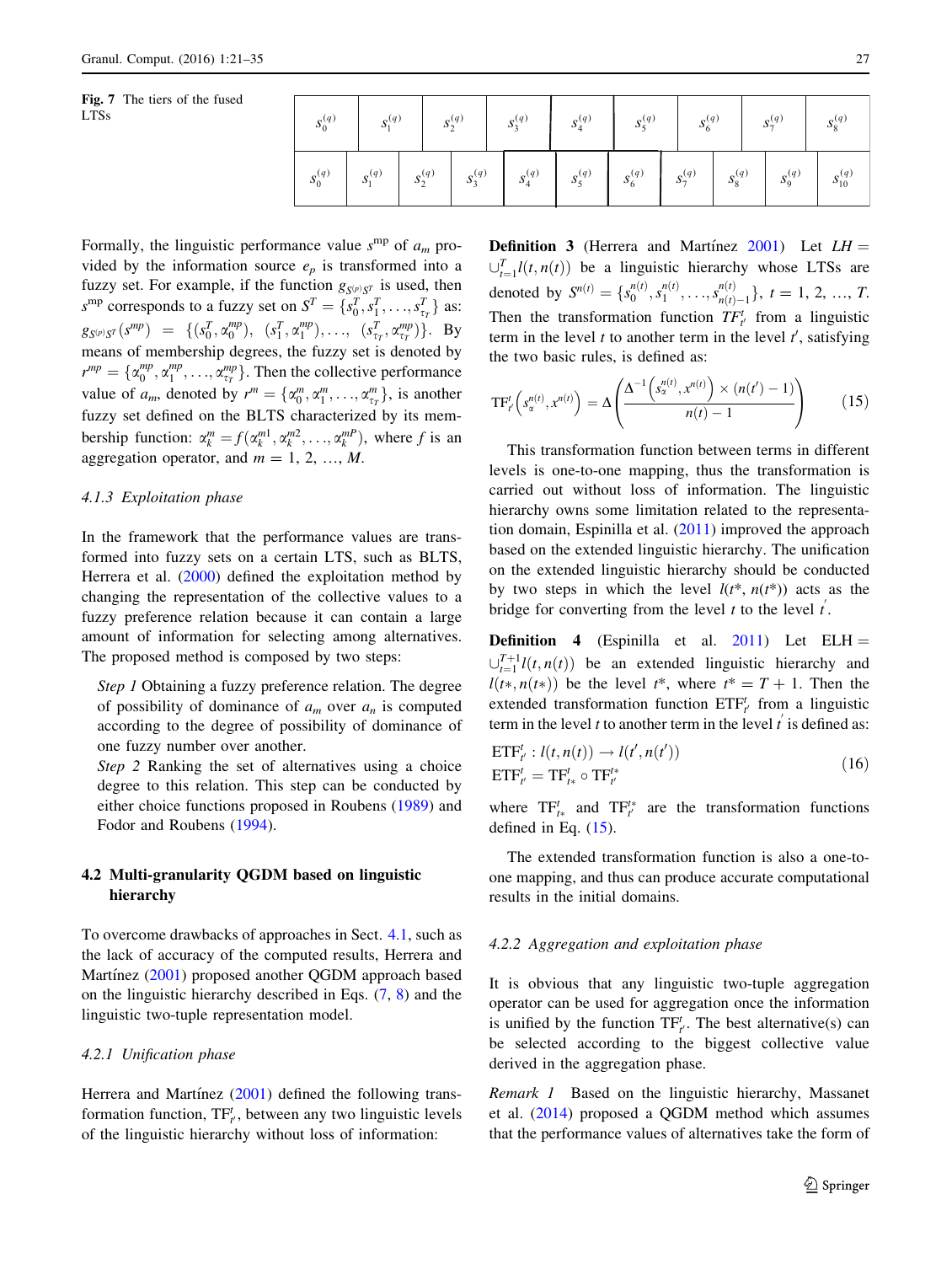discrete fuzzy numbers. A discrete fuzzy number assigns a [0, 1]-value to each possible linguistic term of a linguistic expression. Then a unification algorithm similar to the one reviewed in Sect. [4.1.1](#page-5-0) is proposed.

# 4.3 Multi-granularity QGDM based on hierarchical tree

Huynh and Nakamori [\(2005\)](#page-13-0) proposed the following QGDM approach based on the hierarchical tree mentioned in Sect. [3](#page-3-0) to make the multi-granularity linguistic framework more flexible. The framework of the QGDM problem is described as the following matrix:

$$
\begin{pmatrix}\n e_1 & e_2 & \cdots & e_P \\
 a_1 & x_{11} & x_{12} & \cdots & x_{1P} \\
 x_{21} & x_{22} & \cdots & x_{2P} \\
 \vdots & \vdots & \ddots & \vdots \\
 a_M & x_{M1} & x_{M2} & \cdots & x_{MP}\n\end{pmatrix}
$$
\n(17)

where  $x_{\text{mp}}$  is the linguistic performance value of the alternative  $a_m$  provided by the expert  $e_p$ ,  $m = 1, 2, ..., M$ , and  $p = 1, 2, ..., P$ .

#### 4.3.1 Unification phase

Based on the mapping  $\Gamma_t$  and its pseudo-inversion  $\Gamma_t^$ described in Sect. [3,](#page-3-0) the linguistic information expressed by different levels of a hierarchical tree is unified by the following transformation function  $\Phi$ :

$$
\Phi_{t+a}^{t}: S^{n(t)} \to 2^{S^{n(t+a)}} \n\Phi_{t+a}^{t}(s_i^{t}) = \bigcup_{s_j^{t+a-1} \in \Phi_{t+a-1}^{t}(s_i^{t})} \Gamma_{t+a-1}\left(s_j^{t+a-1}\right)
$$
\n(18)

$$
\Phi_t^{t+a} : S^{n(t+a)} \to S^{n(t)} \tag{19}
$$
\n
$$
\Phi_t^{t+a}(s_t^{t+a}) = \Gamma_t^-, \dots, \Gamma_{t+a-1}^-(s_t^{t+a})
$$

where Eq.  $(18)$  is used to transform the linguistic terms of the level t to the terms of the level  $t + a$ , while the terms of the level  $t + a$  can be transformed into the terms of the level t by Eq.  $(19)$ .

To avoid the loss of information, Huynh and Nakamori [\(2005](#page-13-0)) suggested choosing the LTS with the highest granularity to serve as the BLTS. All linguistic performance values expressed by the experts are transformed to into the linguistic values in this BLTS.

#### 4.3.2 Aggregation and exploitation phase

Instead of fuzzy sets, this approach makes use of random preferences based on the so-called satisfactory principle to exploit the ranking of alternatives. The unified performance matrix, formed by the normalization of performance values

of alternatives provided by the experts, induces random set preferences for the alternatives. Then the least prejudiced distributions of the random preferences for the alternatives can be derived by the pignistic transformation of these random set preferences. At last, the alternatives are ranked based on these least prejudiced distributions and the satisfactory principle.

### 4.4 Multi-granularity QGDM based on fuzzy numbers

Jiang et al. ([2008\)](#page-13-0), Fan and Liu ([2010\)](#page-13-0) and Zhang and Guo [\(2012](#page-14-0)) proposed the solutions for the multi-granularity QGDM problems. In the three papers, the multi-granularity performance values are transformed into fuzzy numbers according to the semantics of terms for the purpose of unification.

A specific multi-granularity LTS  $S^{MG} = \{S^q | q =$  $1, 2, 3, 4$  is considered in Jiang's approach (Jiang et al. [2008](#page-13-0)), where the granularities of  $S^1$ ,  $S^2$ ,  $S^3$  and  $S^4$  are 9, 7, 5 and 9. Based on the principle that the collective performance of each alternative is expected to be as close to each expert's opinion as possible, a linear goal programming model is developed to minimize the deviation degrees between them [see Jiang et al. ([2008\)](#page-13-0) for more details]. By solving this model, the collective performance of the alternative  $a_m$  is derived. The exploitation phase is conducted by constructing a dominance relation to represent the possibility degree of one alternative over another.

The approach of Fan and Liu ([2010](#page-13-0)) focuses on the very framework mentioned at the beginning of Sect. [4.](#page-4-0) Especially, they assumed that the performances take the form of an uncertain linguistic term of a certain set of the multigranularity LTSs, and the weighting vector of criteria provided by the expert takes the form of uncertain linguistic terms as well. All the information is represented by trapezoidal fuzzy numbers. The weighted performance of the alternative  $a_m$  with respect to the criterion  $c_n$  provided by the expert  $e_p$  is computed by the multiplication of trapezoidal fuzzy numbers defined in Kaufmann and Gupta [\(1991](#page-13-0)). Following the framework of the classical TOPSIS, the distance of each alternative  $a_m$  from the fuzzy positive ideal solution and the fuzzy negative ideal solution are calculated. Finally, the closeness coefficient of each alternative  $a_m$  is used to rank alternatives.

The focused framework of Zhang and Guo ([2012\)](#page-14-0) is similar to the one of Fan and Liu  $(2010)$  $(2010)$ . Moreover, they assumed that the weights of criteria are incomplete. In the unification phase, the performance values are transformed into trapezoidal fuzzy numbers. The aggregation phase is completed by two different levels of aggregation. First, the collective performance value of the alternative  $a_m$  provided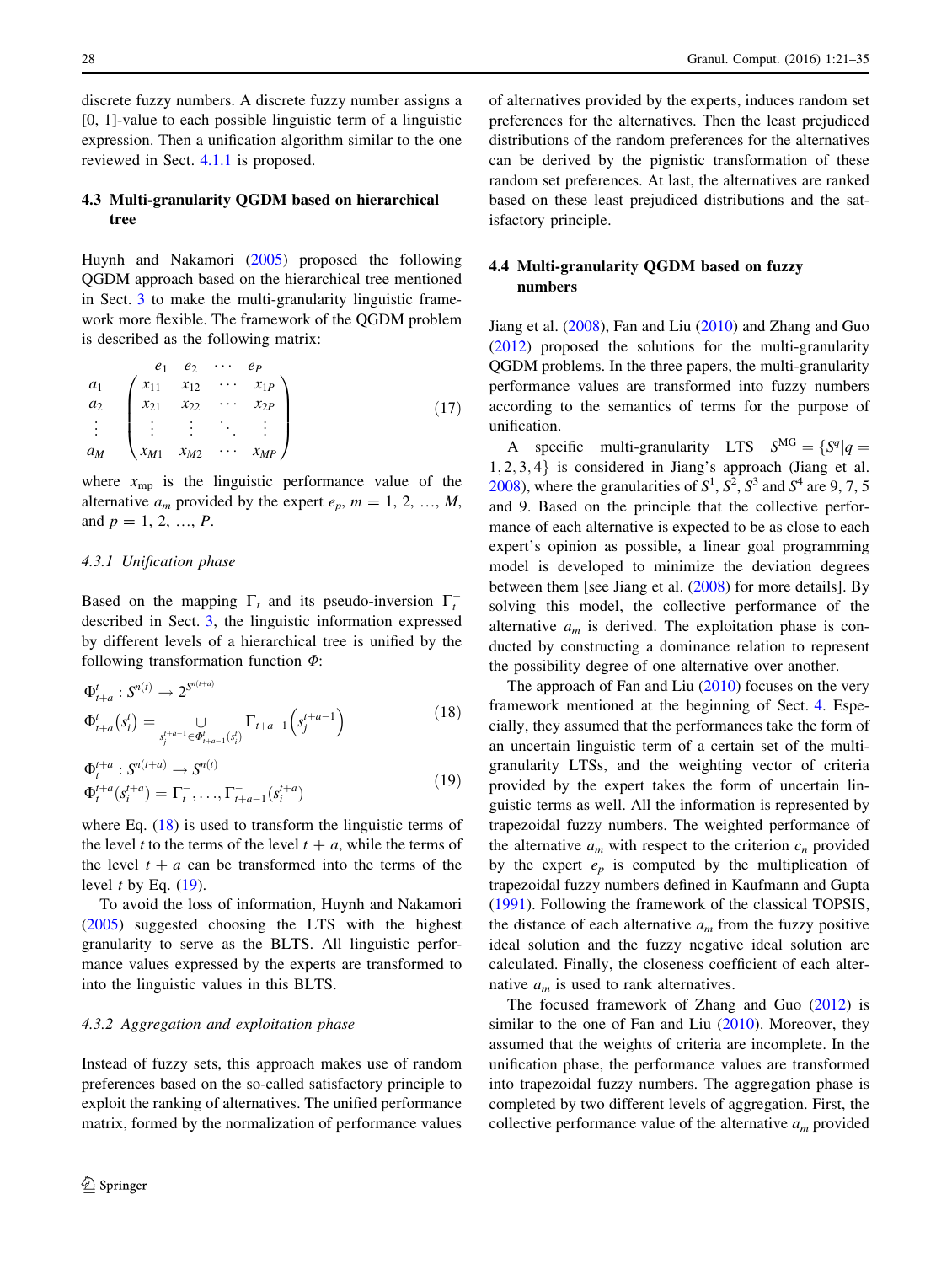by the expert  $e_p$  is calculated by a trapezoidal fuzzy weighted averaging operator. Then a multi-objective optimization model is constructed to derive the overall performance values. The exploitation phase is done by a process based on the classical TOPSIS as well.

# 4.5 Multi-granularity QGDM based on unbalanced LTSs

In Xu ([2009\)](#page-14-0), the performance values of each alternative  $a<sub>m</sub>$  with respect to all criteria provided by the set of experts are collected by the following matrix:

$$
LM_m = \left(x_{pn}^m\right)_{P \times N} = \begin{pmatrix} c_1 & c_2 & \cdots & c_N \\ e_1 & \begin{pmatrix} x_{11}^m & x_{12}^m & \cdots & x_{1N}^m \\ x_{21}^m & x_{22}^m & \cdots & x_{2N}^m \\ \vdots & \vdots & \vdots & \ddots & \vdots \\ e_P & \begin{pmatrix} x_{p1}^m & x_{p1}^m & \cdots & x_{pN}^m \end{pmatrix} \end{pmatrix}
$$
 (20)

where  $m = 1, 2, ..., M$ . Especially, the multi-granularity LTS is formed by a set of unbalanced LTSs defined in Eq. [\(3](#page-1-0)) and denoted by  $S^{MG} = \{S^{(t_p)} | p = 1, 2, ..., P\}.$ Thus,  $\tilde{r}_{mn}^{(p)} = [(r_{mn}^{(p)})^L, (r_{mn}^{(p)})^R]$  in each decision matrix is an uncertain term based on the unbalanced LTS  $S^{(t_p)}$ .

#### 4.5.1 Unification phase

Xu [\(2009](#page-14-0)) proposed the following transformation functions to convert linguistic terms between any two unbalanced LTSs, denoted by  $S^{(t_1)}$  and  $S^{(t_2)}$  without loss of generality based on the linguistic virtual model. Given  $s_\alpha^{(t_1)} \in S^{(t_1)}$  and  $s_{\beta}^{(t_2)} \in S^{(t_2)}$ , the pair of transformation functions F and  $F^{-1}$ is defined as:

$$
F: S^{(t_1)} \to S^{(t_2)} \n\beta = F(\alpha) = \alpha \times (t_2 - 1)/(t_1 - 1) \nF^{-1}: S^{(t_2)} \to S^{(t_1)}
$$
\n(23)

$$
\alpha = F^{-1}(\beta) = \beta \times (t_1 - 1)/(t_2 - 1)
$$
\n(22)

If the decision maker selects one LTS, denoted by  $S^{(t)}$ , to serve as the basic unbalanced LTS, then the information in  $\tilde{R}^{(p)}$  can be unified and denoted by  $\dot{R}^{(p)} = (\dot{r}_{mn}^{(p)})_{M \times N} =$  $([(\dot{r}_{mn}^{(p)})^L, (\dot{r}_{mn}^{(p)})^R])_{M \times N}, k = 1, 2, ..., K.$ 

## 4.5.2 Aggregation phase

Associated with the weight vector  $\lambda = {\lambda_1, \lambda_2, ..., \lambda_P},$ the entries in  $\dot{R}^{(p)}$  {p = 1, 2, …, P} are aggregated by the uncertain linguistic weighted averaging (ULWA) operator (Xu [2004\)](#page-14-0):

$$
\dot{r}_{mn} = ULWA_{\lambda}(\dot{r}_{mn}^{(1)}, \dot{r}_{mn}^{(2)}, \dots, \dot{r}_{mn}^{(P)}), \quad m = 1, 2, \dots, M, n = 1, 2, \dots, N
$$

Then the collective uncertain linguistic decision matrix is formed by  $\dot{R} = (\dot{r}_{mn})_{M \times N}$ .

To measure the consensus degree within the group, Xu [\(2009](#page-14-0)) developed an interactive algorithm based on some measures defined as follows:

**Definition 5** (Xu [2009](#page-14-0)) Let  $s_1^{(t)} = [s_{\alpha_1}^{(t)}, s_{\beta_1}^{(t)}]$  $\begin{bmatrix} b_1^{(t)} \\ b_1 \end{bmatrix} \in S^{(t)}$  and  $s_1^{(t)} = [s_{\alpha_1}^{(t)}, s_{\beta_1}^{(t)}]$  $\begin{aligned} \beta_1^{(t)} \in S^{(t)} \end{aligned}$  be two uncertain linguistic terms, then the deviation degree between  $s_1^{(t)}$  and  $s_2^{(t)}$  is defined by  $d(s_1^{(t)}, s_2^{(t)}) = 0.5(|\alpha_1 - \alpha_2| + |\beta_1 - \beta_2|)/(2t - 1).$  (23)

where  $2t - 1$  is the granularity of the unbalanced LTS  $S<sup>(t)</sup>$ .

Based on Definition 5, the similarity degree of decision matrices can be calculated as follows:

**Definition** 6 (Xu [2009](#page-14-0)) Let  $\dot{R}^{(p)} = (\dot{r}_{mn}^{(p)})_{M \times N}$  $(p = 1, 2, ..., P)$  be the unified linguistic decision matrices provided by the experts and  $\dot{R} = (\dot{r}_{mn})_{M \times N}$  be the collective linguistic decision matrix, then the similarity degree between  $\dot{R}^{(p_1)}$  and  $\dot{R}^{(p_2)}$  is defined by

$$
\rho(\dot{R}^{(p_1)}, \dot{R}^{(p_2)}) = \frac{1}{MN} \sum_{m=1}^{M} \sum_{n=1}^{N} \rho(\dot{r}_{mn}^{(p_1)}, \dot{r}_{mn}^{(p_2)})
$$
(24)

where  $p_1, p_2 \in \{1, 2, ..., P\}$ , and the similarity degree between  $\dot{R}^{(p)}$  and  $\dot{R}$  is defined by

$$
\rho\left(\dot{R}^{(p)},\dot{R}\right) = \frac{1}{MN} \sum_{m=1}^{M} \sum_{n=1}^{N} \left(1 - d\left(\dot{r}_{mn}^{(p)},\dot{r}_{mn}\right)\right)
$$
(25)

Given  $\sigma \in [0, 1]$  representing the threshold of acceptable similarity,  $\rho(\dot{R}^{(p_1)}, \dot{R}^{(p_2)}) > \sigma$ , then  $\dot{R}^{(p_1)}$  and  $\dot{R}^{(p_2)}$  are called of acceptable similarity. Similarly, if  $\rho(\dot{R}^{(p)}, \dot{R}) > \sigma$ , then  $\dot{R}^{(p)}$  and  $\dot{R}$  are said to be of acceptable similarity. Xu [\(2009](#page-14-0)) demonstrated that if  $\dot{R}^{(p)}$  and  $\dot{R}^{(p')}$  are of acceptable similarity for all  $p' \in \{1, 2, \ldots, P\} \setminus \{p\}$ , then  $\dot{R}^{(p)}$  and  $\dot{R}$  are of acceptable similarity as well.

In the process of QGDM, if  $\rho(\dot{R}^{(p)}, \dot{R}) \leq \sigma$ , then several rounds of interaction with the expert  $e_n$ . First, we return  $\dot{R}^{(p)}$  and  $\dot{R}$  to the expert  $e_p$ , inform him/her to revaluate the elements with small similarity degrees. Second, we recalculate  $\rho(\dot{R}^{(p)}, \dot{R})$  if the necessary information is provided by the expert  $e_p$ . Then the algorithm is stopped if acceptable similarity is reached or the number of rounds is equal to the predefined maximum value.

After the interactive algorithm, the ULWA operator is used once again to aggregate all linguistic information in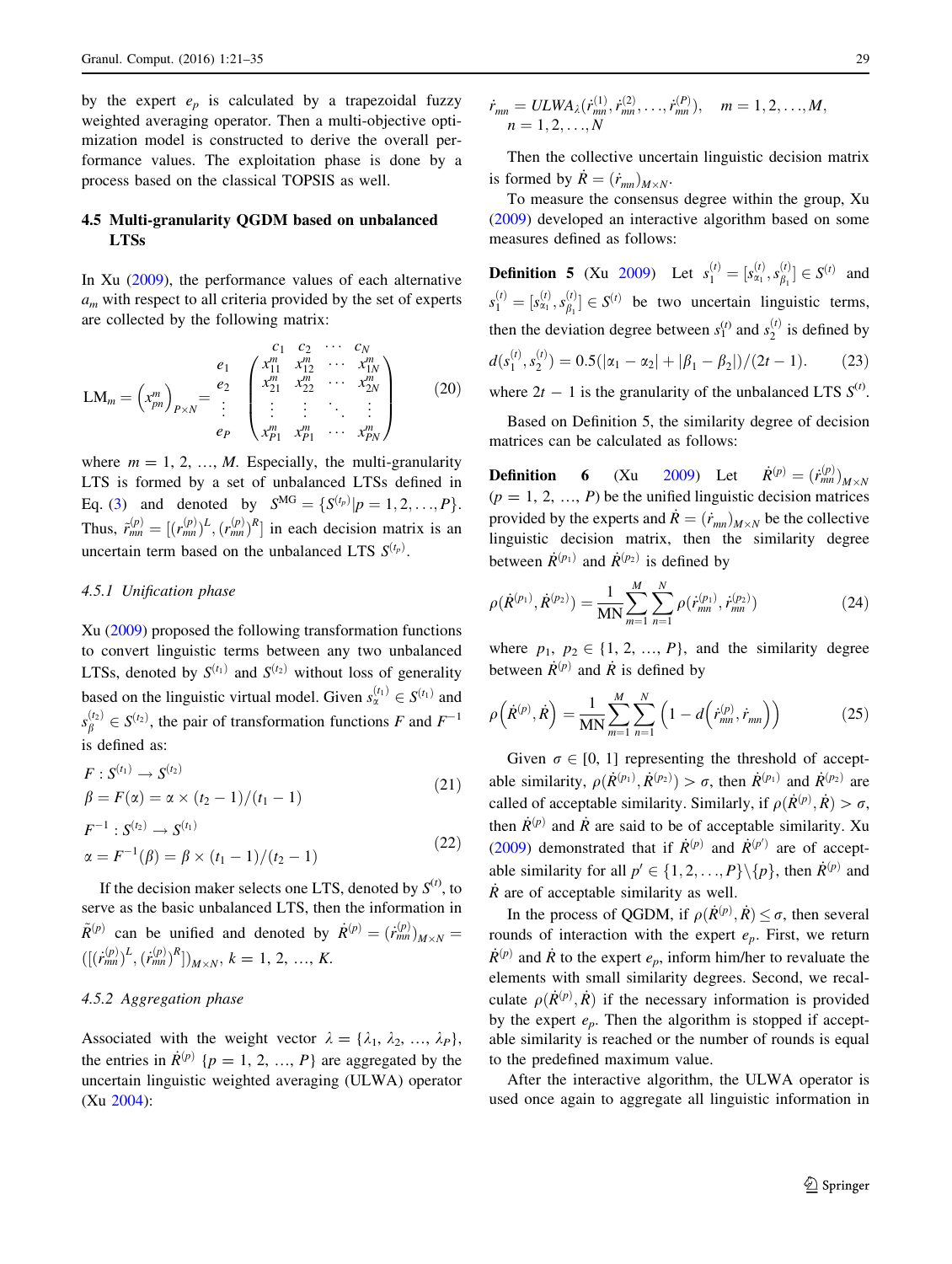the same row of  $\vec{R}$  to obtain the overall performance value of alternatives. The resultant value of the alternative  $a_m$  is denoted by an uncertain linguistic term  $\dot{r}_m$ , where  $m = 1, 2, ..., M$ .

#### 4.5.3 Exploitation phase

The exploitation phase is conducted by ranking all uncertain linguistic terms  $r_m$  ( $m = 1, 2, ..., M$ ). To do that,  $r_m$  is compared with  $\dot{r}_n(n = 1, 2, ..., M)$ . For convenience, let  $x_{mn} = P(\dot{r}_m \ge \dot{r}_n)$ , where  $P(\dot{r}_m \ge \dot{r}_n)$  is the possibility degree of one uncertain linguistic term is greater than another proposed in Xu  $(2006)$  $(2006)$ , then a complementary binary relation is constructed as  $PR = (x_{mn})_{M \times M}$ . Summarizing all entries in each row of PR, we have  $x_m = \sum_{n=1}^{M} x_{mn}$ ,  $m = 1, 2, ..., M$ . Then the alternatives can be ranked in descending order according to the values of  $x_m$  (*m* = 1, 2, ..., *M*).

# 4.6 Multi-granularity QGDM with antonyms-based aggregation

Torra ([2001\)](#page-13-0) presented a class of aggregation functions that allow the information sources to operate on different domains where each domain is represented by means of negation functions. Generally, the negation functions defined in Sect. [2](#page-1-0) correspond to satisfy that the pair  $\langle s_\alpha, s_{\tau-\alpha} \rangle$  are equally informative, where  $s_\alpha$  and  $s_{\tau-\alpha}$ - $S = \{s_0, s_1, ..., s_{\tau}\}\$ . However, the equal informativeness may not be appropriate in some situations because it may be suitable to have different linguistic terms with different quantities of information (Torra [2001](#page-13-0)). In this case, to define negation function is easier than to define a precise semantics as the negation functions can be interpreted as antonyms (de Soto and Trillas [1999](#page-13-0)). Thus, different from the description in Sect. [2](#page-1-0), Torra ([2001\)](#page-13-0) considered some weakening conditions of the negation function to avoid equal informativeness as shown in the following definition:

Definition 7 (Torra [1996\)](#page-13-0) A function Neg from a linguistic tem set S to the parts of S (denoted by  $\mathcal{P}(S)$ ) is a negation function if it satisfies:

1. Neg is not empty and convex;

2. if  $s_\alpha < s_{\alpha'}$ , then  $Neg(s_\alpha) \geq Neg(s_{\alpha'})$  for all  $s_\alpha, s_{\alpha'} \in S$ ;

3. if  $s_{\alpha} \in \text{Neg}(s_{\alpha'})$ , then  $s_{\alpha'} \in \text{Neg}(s_{\alpha})$ .

To define the aggregation function, Torra [\(2001](#page-13-0)) introduced a unified domain at first so that a transformation function can be defined to map each term in the original domains into the new one. Then the new aggregation function can be defined. Given two LTSs  $S^i =$  $\{s_0^i, s_1^i, \ldots, s_{\tau_i}^i\}$  ( $i = 1, 2$ ) from a multi-granularity LTS, let

Neg<sub>1</sub>:  $S^1 \rightarrow \mathcal{P}(S^1)$  and Neg<sub>2</sub>:  $S^2 \rightarrow \mathcal{P}(S^2)$  be the negation functions, the new domain is defined as follows:

**Definition 8** (Torra [2001](#page-13-0)) Let  $S^1$  and  $S^2$  be two LTSs with the corresponding negation functions  $Neg<sub>1</sub>$  and  $Neg<sub>2</sub>$ , then the unified LTS  $S^c$  is defined by a set of  $\tau_c$  terms:  $S^c = \{s_0^c, s_1^c, \ldots, s_{\tau_c}^c\}, \quad \text{where} \quad \tau_c = \text{LCM}(|\text{Neg}_1|, |\text{Neg}_2|)$  $-1$ , *LCM* is the least common multiple,  $|\text{Neg}_i| = \sum_{s_i'}$  $|\text{Neg}_i(s^i_\alpha)|$  having  $|\cdot|$  returns the cardinality of a set. The negation function of S<sup>c</sup> is defined by  $Neg_c(s_\alpha^c) = s_{\tau_c-\alpha}^c$ . Note that  $|\text{Neg}_c| = \tau_c$ .

Based on this definition, the transformation functions can be defined to map  $S^1$  and  $S^2$  into the parts of  $S^c$  as follows:

**Definition 9** (Torra [2001](#page-13-0)) Let  $S^1$ ,  $S^2$ , Neg<sub>1</sub> and Neg<sub>2</sub> be defined as above and  $S<sup>c</sup>$  be their corresponding unified linguist term set, then the transformation functions  $T_1$ :  $S^1 \to \mathcal{P}(S^c)$  and  $T_2$ :  $S^2 \to \mathcal{P}(S^c)$  are defined as:  $T_j(s^j_\alpha)$  =  $\{s_{\beta}^c \in S^c | s_{\beta'}^c \leq s_{\beta}^c \leq s_{\beta''}^c\}, \text{ where } \beta' = (\sum_{s_j^j < s_x^j} |\text{Neg}_j(s_j^j)|$  $\begin{array}{c} \begin{array}{c} \begin{array}{c} \end{array} \\ \begin{array}{c} \end{array} \end{array} \end{array}$  $\vert$  $\cdot$ LCM $(|Neg_1|, |Neg_2|)/|Neg_j|, \quad \beta'' = (\sum_{s_j^j < s_x^j} |Neg_j(s_j^j)|)$  $\frac{1}{\sqrt{2}}$  $\bigg|$  $LCM(|Neg_1|, |Neg_2|)/(|Neg_j|-1)$  and  $j = 1, 2$ .

Then a general aggregation function, denoted by  $\mathbb{C}_c$ , of two terms can be defined as the aggregation of their translation in  $S<sup>c</sup>$ , based on an aggregation function over the intervals in  $S^c$ .

**Definition 10** (Torra [2001](#page-13-0)) Let  $S^1$ ,  $S^2$ ,  $S^c$ , Neg<sub>1</sub>, Neg<sub>2</sub> and Neg<sub>c</sub> be defined as above, and  $T_1$ ,  $T_2$  be the transformation functions of  $S^1$  and  $S^2$  into  $S^c$ . Then the aggregation of  $s^1_{\alpha_1} \in$  $S^1$  and  $s^2_{\alpha_2} \in S^2$  is:  $\mathbb{C}_*(s^1_{\alpha_1}, s^2_{\alpha_2}) = \mathbb{C}_c(T_1(s^1_{\alpha_1}), T_2(s^2_{\alpha_2}))$ , where  $\mathbb{C}_c$  is an aggregation function over the intervals in  $S^c$ .

All the aggregation functions that focus on only one domain can be used for  $\mathbb{C}_c$ , such as the linguistic OWA operator (Delgado et al. [1993](#page-13-0); Xu [2008\)](#page-14-0) (note that, in fact, this kind of operators aggregate the limits of intervals and then form the resultant intervals). Based on the abovementioned definitions, Torra ([2001\)](#page-13-0) defined an extension of the aggregation function  $\mathbb{C}_{*}$  to combine  $n \geq 2$  linguistic terms.

## 4.7 QGDM with multi-granularity and nonhomogeneous information

Li ([2010\)](#page-13-0) proposed another solution for multi-criteria group decision making problems with both quantitative and qualitative information taking the form of multi-granularity linguistic terms, fuzzy numbers, interval values and real numbers. The proposed approach is based on a relative closeness method like the classical TOPSIS method to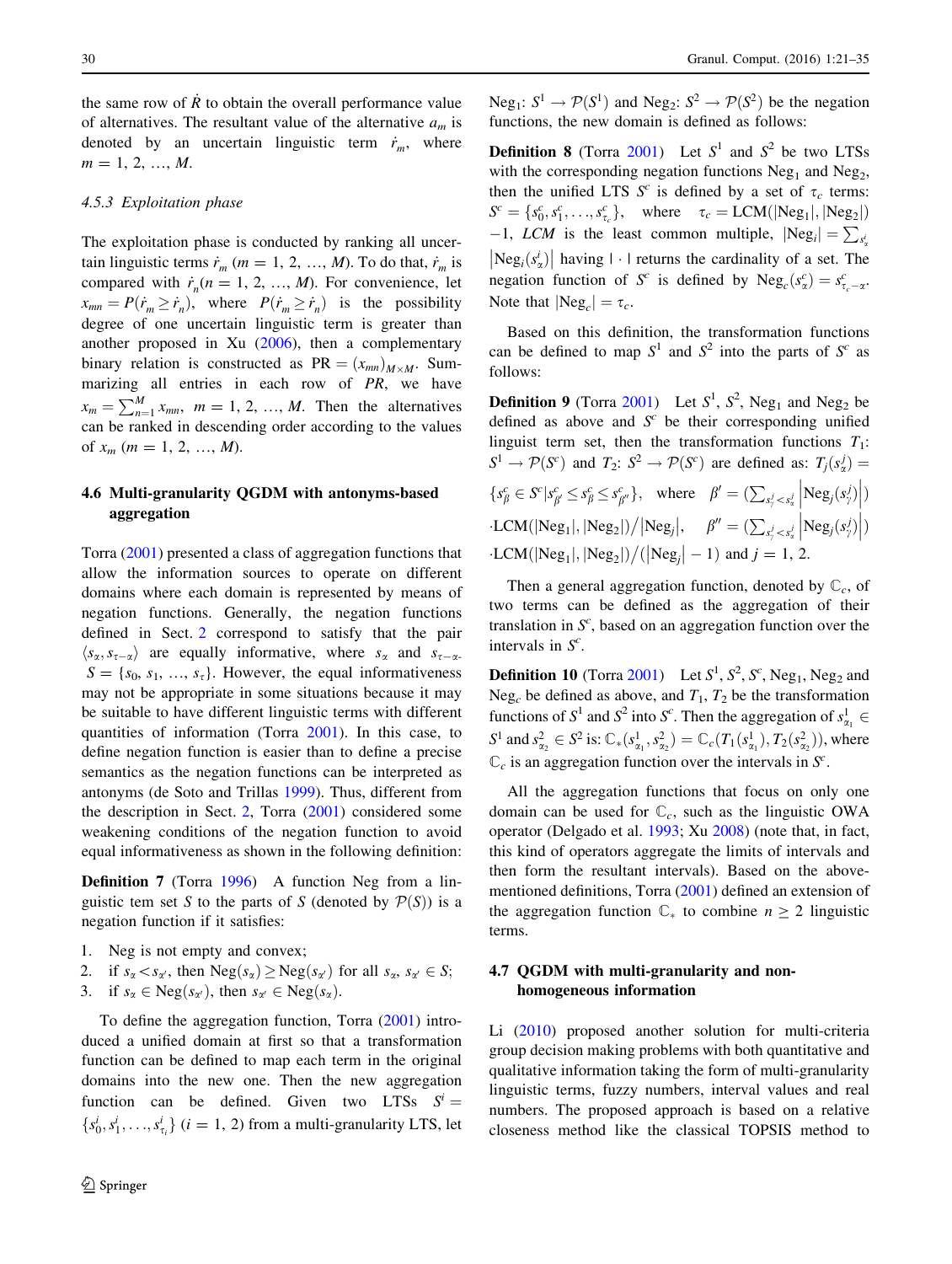<span id="page-10-0"></span>specify the idea of providing a maximum ''group utility'' for the ''majority'' and a minimum of an individual regret for the ''opponent''.

The framework of Li  $(2010)$  $(2010)$  is similar to the one of Zhang and Guo [\(2012](#page-14-0)). Especially, the set of criteria  $C = \{c_1, c_2, ..., c_N\}$  is divided into four subsets, where  $C_1$ is the set of qualitative criteria evaluated by a predefined multi-granularity LTS,  $C_2$ ,  $C_3$  and  $C_4$  are, respectively, the set of criteria expressed by fuzzy numbers, interval values and real numbers, and  $C_t \cap C_{t'} = \phi$ ,  $\bigcup_{t=1}^{4} C_t = C$ .

In the unification phase, the linguistic performance values with respect to the criteria in  $C_1$  are transformed into trapezoidal fuzzy numbers as done in Fan and Liu ([2010\)](#page-13-0) and Jiang et al. ([2008\)](#page-13-0). Another normalization procedure should be taken into account if some criteria in  $C_t(t = 2, 3, 4)$  are cost attributes. Then the decision information can be transformed into a collection of fuzzy decision matrices. The aggregation phase is constructed by several steps:

Step 1 Determine the weights of criteria of the group by the weights given by each expert.

Step 2 Compute the distances between alternatives and the positive ideal solution as well as the negative ideal solution for each expert.

Step 3 Obtain the degrees of relative closeness of alternatives to the ideal solution for each expert.

Step 4 Compute the weights of the experts using the weights of the criteria provided by individuals and the weights of the criteria of the group derived in Step 1.

Step 5 Calculate the degrees of relative closeness of alternatives to the ideal solution for the group. A parameter used for synthesizing the individual relative closeness to the group's one can reflect the group's decision making strategy, such as voting ''by majority rule", "by consensus" or "with veto".

The exploitation phase is completed immediately by ranking the alternatives according to the decreasing order of the values derived in Step 5.

# 4.8 QGDM based on transformation relationships among multi-granularity linguistic terms

Yu et al. ([2010\)](#page-14-0) proposed another technique, referred to as transformation relationships among multi-granularity linguistic terms (TRMLTs), to unify the linguistic terms with different granularities defined by any form of Eqs.  $(1)$  $(1)$ ,  $(2)$  $(2)$ ,  $(4)$  $(4)$  and  $(5)$  $(5)$  based on the virtual terms model.

First, let  $S^{(t)} = \{s_0^t, s_1^t, \ldots, s_{\tau^t}^t\}$  be a LTS of  $S^{\text{MG}}$  defined by Eq. ([1\)](#page-1-0), where  $t = 1, 2, ..., Q$ , and extend  $S^{(t)}$  to the continuous term set  $\bar{S}^{(t)} = \{s_{\alpha_t} | \alpha_t \in [0, \dot{\tau}_t] \}$ , where  $\dot{\tau}_t (\gg \tau_t)$  is a natural number. Then the TRMLTs based on  $S^{(t)}$  is defined by  $(\alpha_t - 1) / (\dot{\tau}_t - 1) = (\alpha_{t'} - 1) / (\dot{\tau}_{t'} - 1), t, t' =$  $1, 2, \ldots, Q.$ 

Second, let  $S^{(t)}$  in  $S^{MG}$  be the LTS defined by Eq. [\(2](#page-1-0)),  $t = 1, 2, ..., Q$ , then the TRMLTs with respect to LTS  $S^{(t)}$ can be defined as:  $\alpha_t/t = \alpha_{t'} / t'$ ,  $t, t' = 1, 2, \ldots, Q$ .

Third, let  $S^{(t)}$  in  $S^{MG}$  be the LTS defined by Eq. [\(4](#page-2-0)),  $t = 1, 2, ..., Q$ , and extend  $S^{(t)}$  to the continuous version  $\bar{S}^{(t)} = \{s_{\alpha_t} | \alpha_t \in [1/\lambda_t, \lambda_t] \}$  with  $\lambda_t(\gg t)$  being a natural number. Then the TRMLTs based on  $S^{(t)}$  is defined as:  $([\![\alpha_t]\!] - 1)/(t - 1) = ([\![\alpha_{t'}]\!] - 1)/(t' - 1), t, t' = 1,$  $2, \ldots, Q$ , where  $\alpha_t \cdot \alpha_{t'} \geq 0$  and

$$
\llbracket \alpha_t \rrbracket = \begin{cases} \alpha_t, & \alpha_t \geq 0 \\ 1/\alpha_t, & \alpha_t < 0 \end{cases}, \quad t = 1, 2, \dots, Q
$$

Finally, let  $S^{(t)}$  in  $S^{MG}$  be the LTS defined by Eq. [\(5](#page-2-0)),  $t = 1, 2, ..., Q$ , and extend  $S<sup>(t)</sup>$  to the continuous version  $\bar{S}^{(t)} = \{s_{\alpha_t} | \alpha_t \in [1/\lambda_t, \lambda_t] \}$  with  $\lambda_t(\gg t)$  being a natural number. Then the TRMLTs based on  $S^{(t)}$  is defined as:  $t(1 - \llbracket \alpha_t \rrbracket)/((t-1)\llbracket \alpha_t \rrbracket) = t'(1 - \llbracket \alpha_{t'} \rrbracket)/(t'-1)\llbracket \alpha_{t'} \rrbracket), t,$  $t' = 1, 2, \ldots, Q$ , where  $\ln \alpha_t \cdot \ln \alpha_{t'} \ge 0$ .

Furthermore, the aggregation phase of the QGDM approach developed in Yu et al. [\(2010](#page-14-0)) is conducted using the linguistic weighted averaging operator, and the ranking of alternatives is exploited in accordance with the overall aggregated values.

#### 4.9 A comparative analysis

We have reviewed a series of studies related to the management of multi-granularity linguistic information in QGDM problems. Characteristics of the proposed approaches are summarized in Table [1](#page-11-0).

# 5 Application review

Multi-granularity LTS is a straightforward and useful tool to represent the uncertainty of granularity whenever qualitative criteria are involved. Till now, it has been successfully applied to various areas (Herrera-Viedma et al. [2003](#page-13-0), [2005](#page-13-0), Martínez et al. [2005;](#page-13-0) Wang and Xiong [2011](#page-13-0); Chang et al. [2007;](#page-13-0) Wang et al. [2009](#page-14-0); Chuu [2007,](#page-13-0) [2009](#page-13-0); Zhang and Chu [2009](#page-14-0), [2011;](#page-14-0) Zhu and Hipel [2012;](#page-14-0) Porcel et al. [2012](#page-13-0)). Some characteristics of the researches are summarized in Table [2](#page-11-0). We shall give a brief review on this issue in this section.

Herrera-Viedma et al. ([2005\)](#page-13-0) proposed a model of consensus support system to assist the decision makers to solve the QGDM problems with multi-granularity linguistic preference relations. The unification phase and the aggregation phase of the focused QGDM are conducted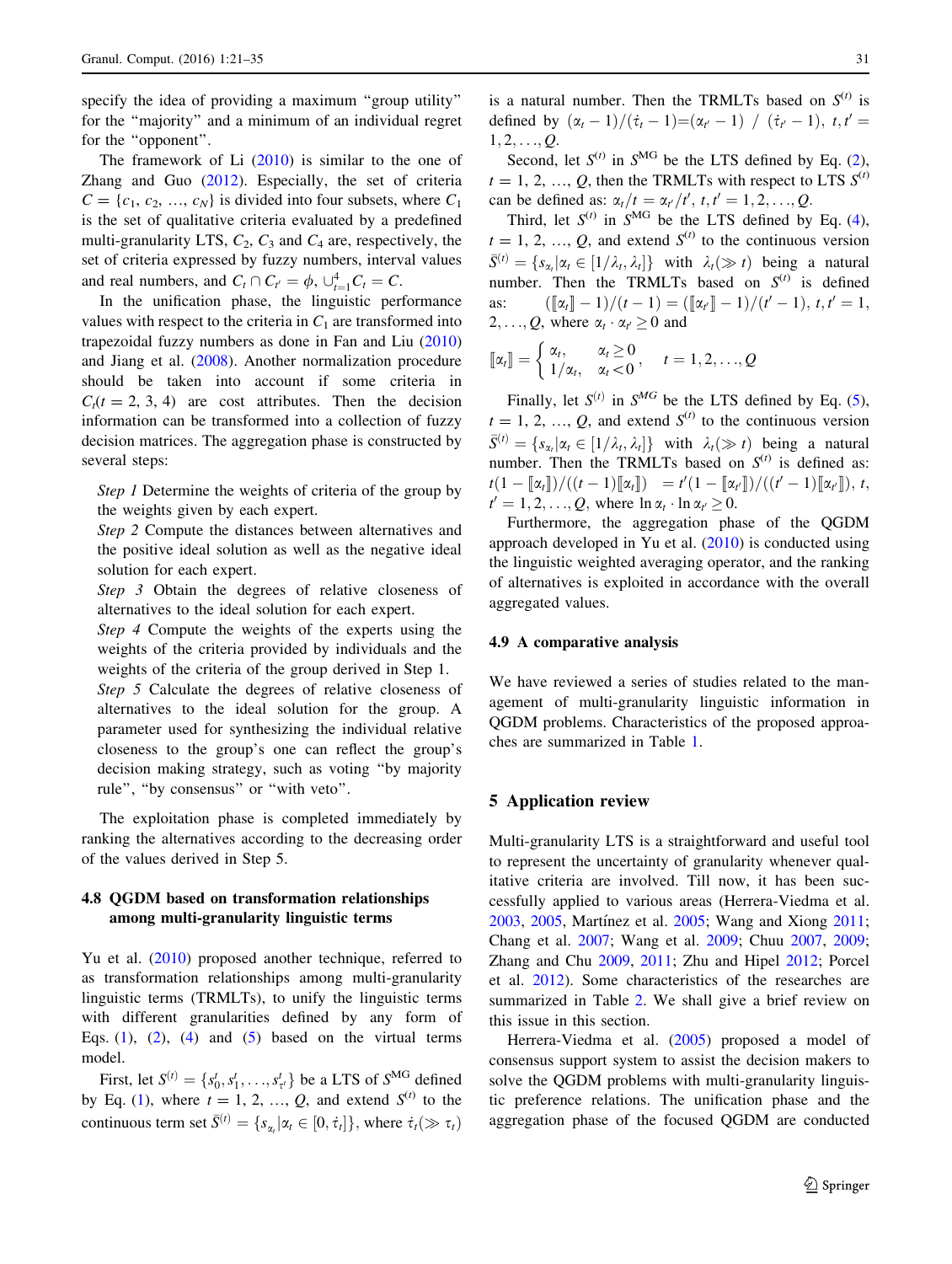<span id="page-11-0"></span>Table 1 The characteristics of the reviewed approaches

| Literature                  | Representation of<br>the domain    | Computational<br>model | Unified results        | Domain of aggregated<br>results | Term sets  |
|-----------------------------|------------------------------------|------------------------|------------------------|---------------------------------|------------|
| Herrera et al. $(2000)$     | A set of LTSs                      | Extension principle    | Fuzzy sets             | Fuzzy sets                      | Any        |
| Chen and Ben-Arieh (2006)   | A set of LTSs                      | Extension principle    | Fuzzy sets             | Fuzzy sets                      | Any        |
| Herrera and Martínez (2001) | LH                                 | Linguistic two-tuple   | Linguistic two-tuple   | Linguistic two-tuple            | Limited    |
| Massanet et al. $(2014)$    | LH                                 | Symbolic model         | Discrete fuzzy numbers | Discrete fuzzy numbers          | Any        |
| Espinilla et al. $(2011)$   | Extended LH                        | Linguistic two-tuple   | Linguistic two-tuple   | Linguistic two-tuple            | Any        |
| Huynh and Nakamori (2005)   | HT                                 | Satisfactory principle | Subsets of an LTS      | Numerical                       | Any        |
| Jiang et al. $(2008)$       | A set of LTSs                      | Semantic model         | Fuzzy numbers          | Fuzzy numbers                   | Any        |
| Fan and Liu $(2010)$        | A set of LTSs                      | Semantic model         | Fuzzy numbers          | Numerical                       | Any        |
| Zhang and Guo $(2012)$      | A set of LTSs                      | Semantic model         | Fuzzy numbers          | Fuzzy numbers                   | Any        |
| Xu (2009)                   | A set of unbalanced<br><b>LTSs</b> | Virtual term           | Virtual terms          | Virtual terms                   | Unbalanced |
| Torra (2001)                | A set of LTSs                      | Symbolic model         | Linguistic intervals   | N/A                             | Any        |
| Li $(2010)$                 | A set of LTSs                      | Semantic model         | Fuzzy numbers          | Numerical                       | Any        |
| Yu et al. $(2010)$          | A set of LTSs                      | Virtual term           | Virtual term           | Virtual terms                   | Any        |

LH linguistic hierarchy

Table 2 The characteristics of the application-orient literature

| Literature                   | Application areas                     | Multi-<br>granularity<br><b>LTSs</b> | Unification<br>results   | Aggregation              | Exploitation              |
|------------------------------|---------------------------------------|--------------------------------------|--------------------------|--------------------------|---------------------------|
| Herrera-Viedma et al. (2005) | Consensus support system              | Any                                  | Fuzzy sets               | Aggregation<br>operators | Dominance relation        |
| Herrera-Viedma et al. (2003) | Information retrieval system          | Fixed                                | Fuzzy sets               | Aggregation<br>operators | N/A                       |
| Martínez et al. (2005)       | Safety and cost analysis              | Fixed                                | Linguistic two-<br>tuple | Aggregation<br>operators | Dominance relation        |
| Wang and Xiong $(2011)$      | Quality function deployment           | Any unbalanced<br><b>LTS</b>         | Virtual terms            | Aggregation<br>operators | Complementary<br>relation |
| Chang et al. $(2007)$        | Supply performance<br>evaluation      | Fixed                                | Fuzzy sets               | Aggregation<br>operators | Ranking                   |
| Wang et al. (2009)           | Assessment of supplier<br>performance | Fixed                                | Fuzzy sets               | Aggregation<br>operators | Ranking                   |
| Chuu (2007)                  | Manufacturing flexibility             | Any                                  | Fuzzy sets               | Aggregation<br>operators | Defuzzification           |
| Chuu (2009)                  | Manufacturing technology<br>selection | Any                                  | Fuzzy sets               | Aggregation<br>operators | Defuzzification           |
| Zhang and Chu (2009)         | Quality function deployment           | Any                                  | Fuzzy numbers            | Optimization<br>models   | Preference relation       |
| Zhang and Chu (2011)         | Failure mode and effects<br>analysis  | Any                                  | Fuzzy numbers            | Optimization<br>models   | Preference relation       |
| Zhu and Hipel $(2012)$       | Vendor evaluation                     | Any                                  | Linguistic two-<br>tuple | Aggregation<br>operators | Ranking                   |
| Procel et al. $(2012)$       | Recommender system                    | Fixed                                | Linguistic two-<br>tuple | N/A                      | N/A                       |

based on the approach of Herrera et al. ([2000\)](#page-13-0). The exploitation phase is done according to the aggregated collective preference relation. Herrera-Viedma et al. ([2003\)](#page-13-0) implemented an information retrieval system based on a multi-granularity LTS with four fixed LTSs. The unification phase is also the same as in Herrera et al. ([2000\)](#page-13-0). This unification tool is also applied in Chang et al. [\(2007](#page-13-0)), Wang et al. [\(2009](#page-14-0)) and Chuu ([2007\)](#page-13-0). Besides, Chuu ([2009\)](#page-13-0)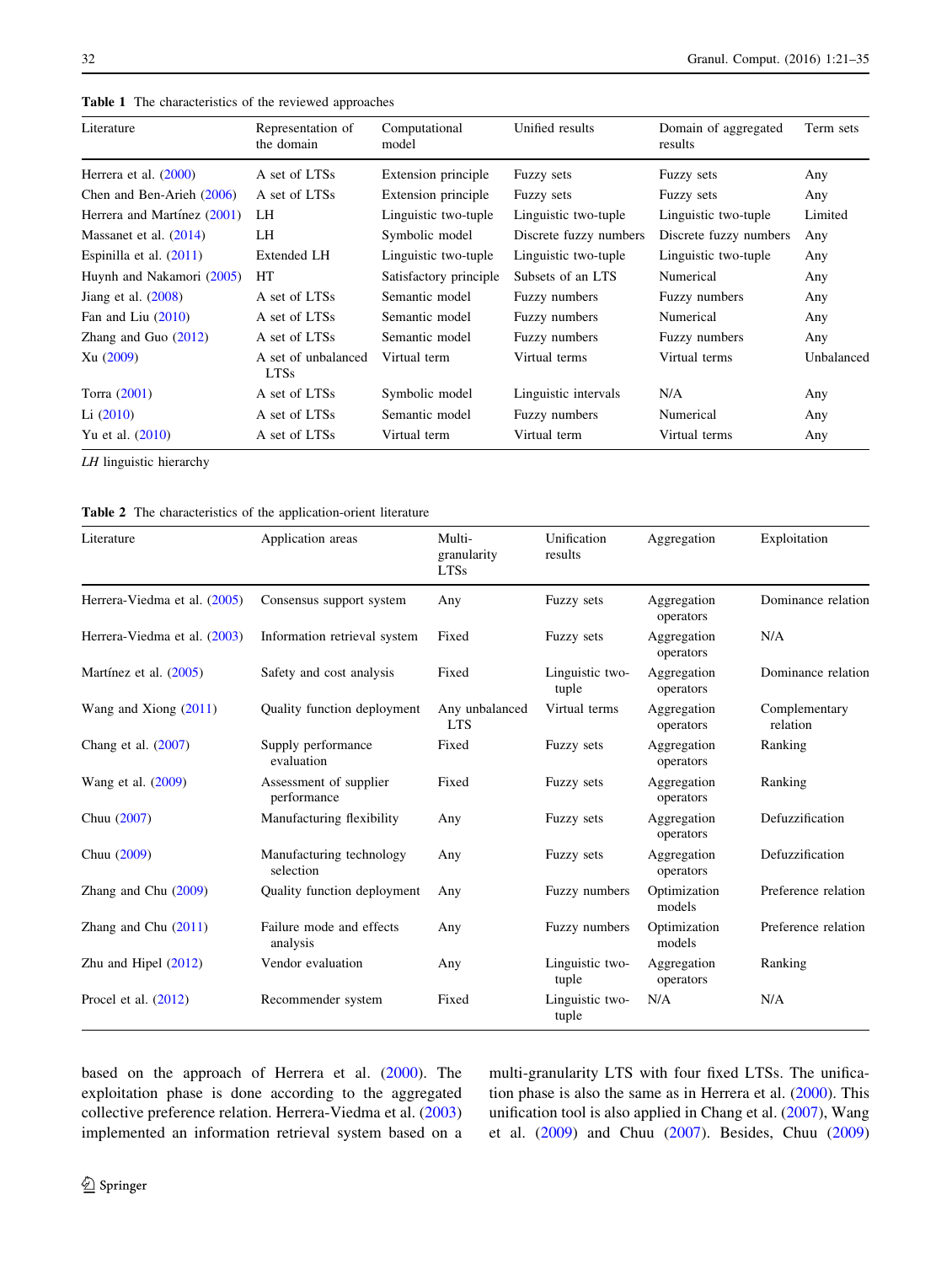<span id="page-12-0"></span>focused on the selection of advanced manufacturing technology and proposed an integrated approach to manage both multi-granularity linguistic information and numerical values. Zhang and Chu ([2009\)](#page-14-0) also use multi-granularity LTSs in a non-homogeneous setting.

In Martínez et al.  $(2005)$  $(2005)$ , a QGDM problem with Safety and Cost analysis was considered. All criteria were conducted in a multi-granularity linguistic domain. The original numerical performance values with respect to quantitative criteria were transformed into linguistic terms within a linguistic hierarchy defined in Herrera and Martinez  $(2001)$  $(2001)$  (the one of Fig. [4](#page-3-0)). Thus, based on the linguistic two-tuple model, it is natural that the unification phase follows the formulae of Eq.  $(15)$  $(15)$ . In the aggregation phase, two arithmetical averaging operators were considered for aggregation in two distinct levels. Finally, the exploitation phase applies a choice degree to derive a ranking of alternatives similar to the idea of Herrera et al. ([2000\)](#page-13-0), Roubens ([1989\)](#page-13-0), and Fodor and Roubens [\(1994](#page-13-0)).

Recently, Wang and Xiong ([2011\)](#page-13-0) focused on a QGDM problem with quality function deployment in the context of multi-granularity LTSs. According to the background, they formed the multi-granularity LTS by the unbalanced LTSs defined by Eq.  $(3)$  $(3)$  $(3)$ . The proposed decision making approach is based on the one proposed in Xu ([2009\)](#page-14-0).

Zhu and Hipel ([2012\)](#page-14-0) proposed a gray target QGDM approach based on a multi-granularity LTS and applied to vendor evaluation of a commercial airplane. The linguistic information was unified using the technique of Herrera and Martínez  $(2001)$  $(2001)$ . The linguistic two-tuples OWA operator was used for aggregating the considered linguistic information. The lower and upper values of a target distance were used for the exploitation of the alternatives' ranking. Moreover, the linguistic hierarchy proposed in Herrera and Martínez  $(2001)$  $(2001)$  has been successfully applied in several decision support systems, such as the recommender system for the selective dissemination of research resources (Porcel et al. [2012](#page-13-0)) (associated with specific similarity measures).

## 6 Further directions

Among the abovementioned literature, one can conclude that the use of multi-granularity LTSs is a direct and useful way to deal with uncertainties in qualitative evaluations and has been successfully applied in many distinct practical areas. However, there are some debatable issues to be figured out. As stated by Dubois  $(2011)$  $(2011)$ , the use of membership functions characterized by fuzzy sets is just for the sake of practical convenience, but encoding linguistic terms by numbers is neither more meaningful nor more robust than purely numerical techniques. Moreover, most of the studies focus on the processing of multi-granularity linguistic information, but few of them concentrate on the development of a proper set of LTSs, especially the semantics of terms, for specific applications. Hereinafter, we point out some potential directions for further investigations from the aspects of both theoretical models and applications.

As the theoretical aspect, the unification techniques need to be much more concise. The existing techniques, such as unified by fuzzy sets, fuzzy numbers, linguistic two-tuples and virtual terms are conducted based on the semantics of basic terms and are more or less complex, which results into the fact that the unified linguistic values are usually not in the original domain any more. If the unification can be done by the ordered structure of a LTS, the process of unification would be easier. A possible way to achieve this is the use of the weakened linguistic hedges with inclusive interpretation (De Cock and Kerre [2004\)](#page-13-0). Take the linguistic hierarchy shown in Fig. [4](#page-3-0) for example, the middle term  $s_2^{(2)}$  in the second level can be denoted by "more or less  $s_4^{(3)}$ , where  $s_4^{(3)}$  is the middle term in the third level, the linguistic hedge ''more or less'' is modeled by means of similarity relations defined on the domain and the LTS  $S^{(3)}$ in the third level serves as the BLTS in this case.

Furthermore, preference relations are powerful tools for decision making, but there is little literature focused on group decision making by preference relations with multigranularity linguistic information. In fact, according to the complexity of real problems, different individuals may prefer to express their preference relations by linguistic information with distinct granularities taking the form of either basic terms, uncertain terms, hesitant fuzzy linguistic terms (Rodriguez et al. [2012\)](#page-13-0) or extended hesitant fuzzy linguistic terms (Wang [2015;](#page-13-0) Wang and Xu [2015\)](#page-14-0). Herrera-Viedma et al. [\(2005](#page-13-0)) only started this area by a simple case.

For the purpose of practical applications, most of the existing researches have focused on the pure QGDM problems whose criteria are all qualitative. As mentioned in Li [\(2010](#page-13-0)) and Zhang et al. ([2015\)](#page-14-0), multiple kinds of nonhomogeneous information may be included in a complex problem, thus it is interesting to conduct the non-homogeneous information or even multi-format non-homogeneous information in group decision making.

## 7 Concluding remarks

Multi-granularity LTSs are helpful for the QGDM problems when the granularities of uncertainty of distinct sources are different. This paper has presented a systematic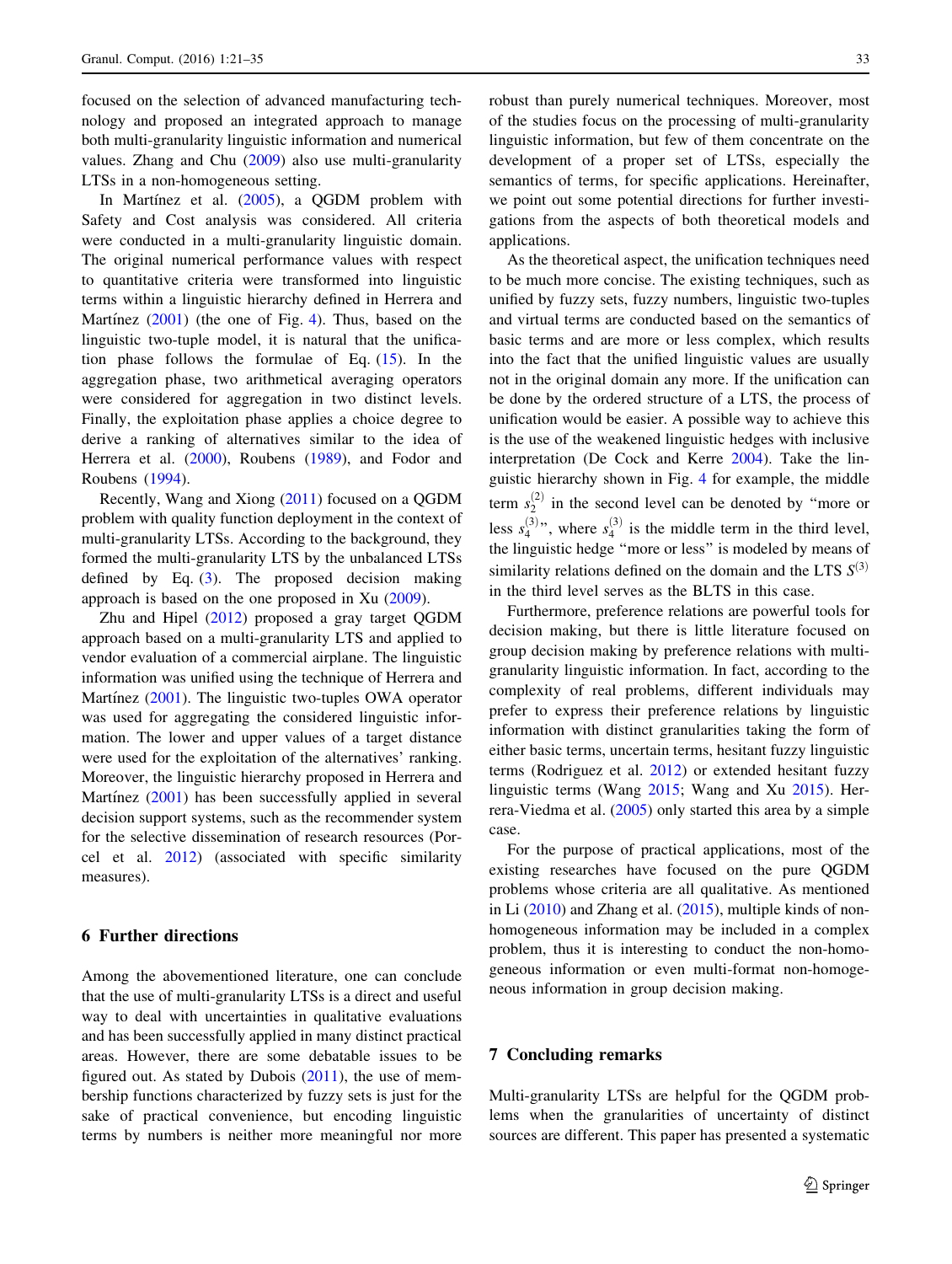<span id="page-13-0"></span>overview on the management of multi-granularity linguistic information from both theoretical and applied aspects. The existing models of representing multi-granularity linguistic information have been reviewed at first. Then the QGDM approaches in this setting have been reviewed according to the general framework of linguistic approaches. Moreover, we have summarized the studies focusing on the applications of multi-granularity LTSs and put forward the key points involved with three phases of the QGDM framework. Finally, we have pointed out some possible directions for further research.

Acknowledgments The authors thank Editor-in-Chief and two anonymous reviewers for their helpful comments and suggestions, which have led to an improved version of this paper. The work was supported by the National Natural Science Foundation of China (No. 61273209) and the Central University Basic Scientific Research Business Expenses Project (No. skgt201501).

#### References

- Bordogna G, Fedrizzi M, Pasi G (1997) A linguistic modeling of consensus in group decision making based on OWA operators. IEEE Trans Syst Man Cybern A 27:126–133
- Chang SL, Wang RC, Wang SY (2007) Applying a direct multigranularity linguistic and strategy -oriented aggregation approach on the assessment of supply performance. Eur J Oper Res 177:1013–1025
- Chen ZF, Ben-Arieh D (2006) On the fusion of multi-granularity linguistic label sets in group decision making. Comput Ind Eng 51:526–541
- Chuu SJ (2007) Evaluating the flexibility in a manufacturing system using fuzzy multi-attribute group decision-making with multigranularity linguistic information. Int J Adv Manuf Technol 32:409–421
- Chuu SJ (2009) Selecting the advanced manufacturing technology using fuzzy multiple attributes group decision making with multiple fuzzy information. Comput Ind Eng 57:1033–1042
- De Cock M, Kerre EE (2004) Fuzzy modifiers based on fuzzy relations. Inf Sci 160:173–199
- de Soto AR, Trillas E (1999) On antonym and negate in fuzzy logic. Int J Intell Syst 14:295–303
- Delgado M, Verdegay J, Vila M (1992) Linguistic decision-making models. Int J Intell Syst 7:479–492
- Delgado M, Verdegay JL, Vila M (1993) On aggregation operations of linguistic labels. Int J Intell Syst 8:351–370
- Delgaodi M, Vila M, Voxman W (1999) On a canonical representation of fuzzy numbers. Fuzzy Sets Syst 93:125–135
- Dubois D (2011) The role of fuzzy sets in decision sciences: old techniques and new directions. Fuzzy Sets Syst 184:3–28
- Espinilla M, Liu J, MARTinez L (2011) An extended hierarchical linguistic model for decision-making problems. Comput Intell 27:489–512
- Fan ZP, Liu Y (2010) A method for group decision-making based on multi-granularity uncertain linguistic information. Expert Syst Appl 37:4000–4008
- Fodor JC, Roubens M (1994) Fuzzy preference modelling and multicriteria decision support. Springer, Berlin
- Herrera F, Herrera-Viedma E (2000) Linguistic decision analysis: steps for solving decision problems under linguistic information. Fuzzy Sets Syst 115:67–82
- Herrera F, Martinez L (2000) A 2-tuple fuzzy linguistic representation model for computing with words. IEEE Trans Fuzzy Syst 8:746–752
- Herrera F, Martínez L  $(2001)$  A model based on linguistic 2-tuples for dealing with multigranular hierarchical linguistic contexts in multi-expert decision-making. IEEE Trans Syst Man Cybern B 31:227–234
- Herrera F, Herrera-Viedma E, Martínez L (2000) A fusion approach for managing multi-granularity linguistic term sets in decision making. Fuzzy Sets Syst 114:43–58
- Herrera-Viedma E, López-Herrera AG (2007) A model of an information retrieval system with unbalanced fuzzy linguistic information. Int J Intell Syst 22:1197–1214
- Herrera-Viedma E, Cordón O, Luque M, Lopez A, Muñoz A (2003) A model of fuzzy linguistic IRS based on multi-granular linguistic information. Int J Approx Reason 34:221–239
- Herrera-Viedma E, Martinez L, Mata F, Chiclana F (2005) A consensus support system model for group decision-making problems with multigranular linguistic preference relations. IEEE Trans Fuzzy Syst 13:644–658
- Huynh VN, Nakamori Y (2005) A satisfactory-oriented approach to multiexpert decision-making with linguistic assessments. IEEE Trans Syst Man Cybern B 35:184–196
- Jiang YP, Fan ZP, Ma J (2008) A method for group decision making with multi-granularity linguistic assessment information. Inf Sci 178:1098–1109
- Kaufmann A, Gupta MM (1991) Introduction to fuzzy arithmetic: theory and applications. Arden Shakespeare, London
- Kbir MA, Benkirane H, Maalmi K, Benslimane R (2000) Hierarchical fuzzy partition for pattern classification with fuzzy if-then rules. Pattern Recogn Lett 21:503–509
- Levrat E, Voisin A, Bombardier S, Bremont J (1997) Subjective evaluation of car seat comfort with fuzzy set techniques. Int J Intell Syst 12:891–913
- Li DF (2010) A new methodology for fuzzy multi-attribute group decision making with multi-granularity and non-homogeneous information. Fuzzy Optim Decis Mak 9:83–103
- Martínez L, Liu J, Yang JB, Herrera F (2005) A multigranular hierarchical linguistic model for design evaluation based on safety and cost analysis. Int J Intell Syst 20:1161–1194
- Massanet S, Riera JV, Torrens J, Herrera-Viedma E (2014) A new linguistic computational model based on discrete fuzzy numbers for computing with words. Inf Sci 258:277–290
- Porcel C, Tejeda-Lorente A, Martínez M, Herrera-Viedma E (2012) A hybrid recommender system for the selective dissemination of research resources in a technology transfer office. Inf Sci 184:1–19
- Rodriguez RM, Martinez L (2013) An analysis of symbolic linguistic computing models in decision making. Int J Gen Syst 42:121–136
- Rodriguez RM, Martinez L, Herrera F (2012) Hesitant fuzzy linguistic term sets for decision making. IEEE Trans Fuzzy Syst 20:109–119
- Roubens M (1989) Some properties of choice functions based on valued binary relations. Eur J Oper Res 40:309–321
- Torra V (1996) Negation functions based semantics for ordered linguistic labels. Int J Intell Syst 11:975–988
- Torra V (2001) Aggregation of linguistic labels when semantics is based on antonyms. Int J Intell Syst 16:513–524
- Wang H (2015) Extended hesitant fuzzy linguistic term sets and their aggregation in group decision making. Int J Comput Intell Syst 8:14–33
- Wang XT, Xiong W (2011) An integrated linguistic-based group decision-making approach for quality function deployment. Expert Syst Appl 38:14428–14438